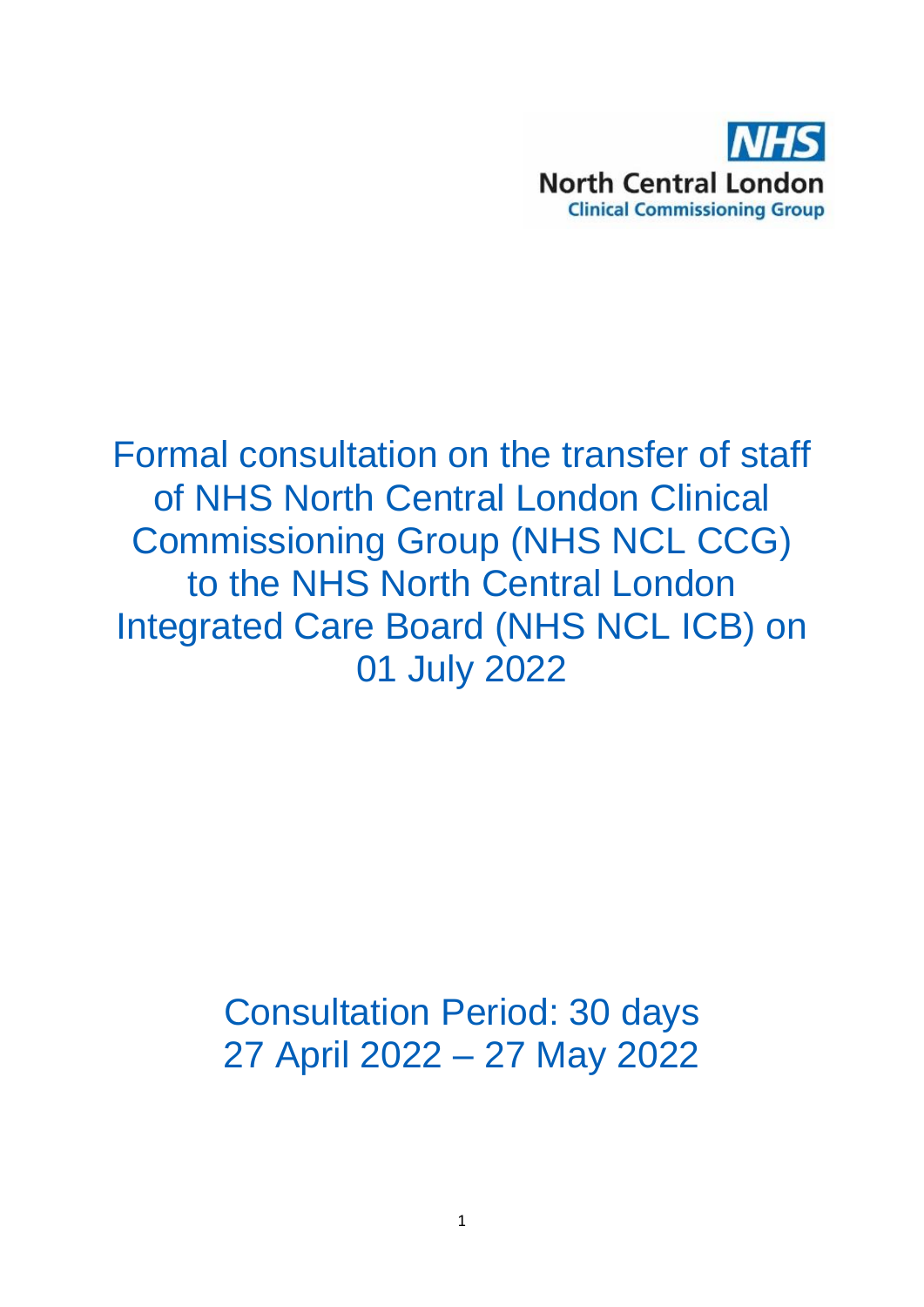# **CONTENTS**

| <b>Section</b>       | <b>Description</b>                                                                                   |
|----------------------|------------------------------------------------------------------------------------------------------|
| 1                    | Background                                                                                           |
| $\overline{2}$       | Introduction                                                                                         |
| 3                    | <b>Key Reference Documents</b>                                                                       |
| $\overline{4}$       | Purpose of the Document                                                                              |
| 5                    | Case for Change<br><b>NCL Four Core Purposes</b>                                                     |
|                      | <b>NCL ICS Vision</b><br>Key Areas of Focus                                                          |
| 6                    | Staff in-scope of the consultation and Transfer to ICB                                               |
| $\overline{7}$       | Mechanism for Transfer of Staff                                                                      |
| 8                    | <b>Proposed Measures</b>                                                                             |
| 9                    | <b>Transfer of Information</b>                                                                       |
| 10                   | Equalities and Health Inequalities Statement                                                         |
| 11                   | <b>Consultation Process</b>                                                                          |
| 12                   | <b>Principles Underpinning Consultation</b>                                                          |
| 13                   | <b>Consultation Timeline</b>                                                                         |
| 14                   | Support available to staff during the consultation process                                           |
| 15                   | <b>Trade Union Support</b>                                                                           |
| 16                   | <b>Equality Impact Assessment</b>                                                                    |
| Separate<br>Document | Appendix 1: Summary of staff information in-scope of the transfer from<br>NHS NCL CCG to NHS NCL ICB |
| Separate<br>Document | Appendix 2: Equality Impact Assessment                                                               |
| Separate<br>Document | Appendix 3: NCL ICB Executive Management Team Organogram                                             |
| Separate<br>Document | Appendix 4: NCL CCG Change Management Policy                                                         |
| Separate<br>Document | Appendix 5: NHSE/I National HR Framework                                                             |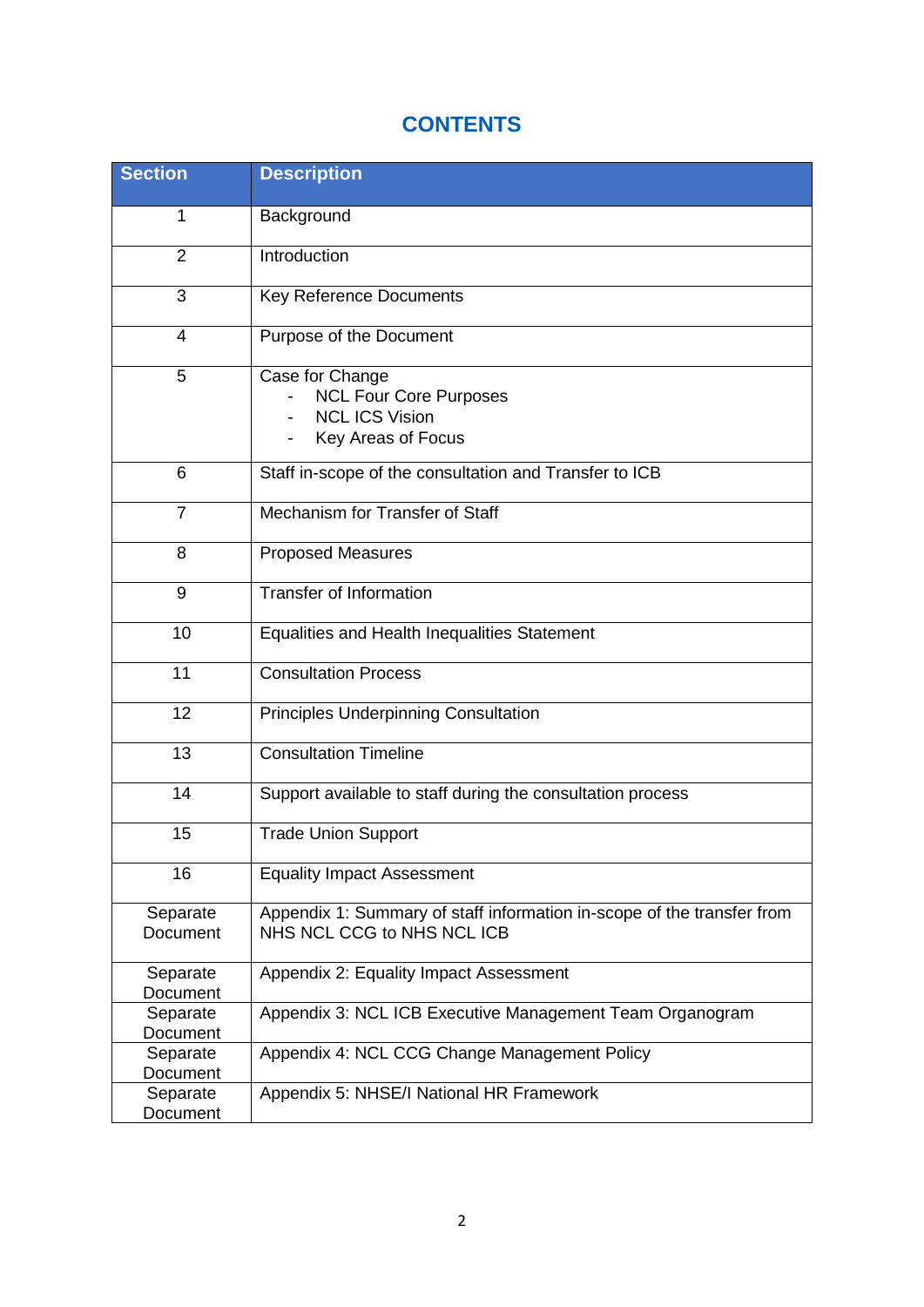#### **1. BACKGROUND**

Integrated care systems (ICSs) are partnerships of health and care organisations that come together to plan and deliver joined up services and to improve the health of people who live and work in their area. The expectation was that all parts of England would be covered by an ICS by April 2021 with NHS Integrated Care Boards established within each ICS system by July 2022. ICS's exist to achieve four aims:

- **Improve population health and healthcare**
- **Tackle unequal access, experience and outcomes**
- **Enhance productivity and value for money**
- **Support broader social and economic development**

There is a growing body of evidence pointing to the benefits that integrated care systems (ICSs) can achieve for patients and communities when NHS organisations and Local Authorities work collaboratively. The response to the Covid-19 pandemic most clearly demonstrated how NHS organisations and Local Authorities can work together effectively at scale and pace to achieve common objectives.

We now face the substantial challenge of meeting the needs of patients whose care was disrupted or delayed due to the pandemic, while continuing our work to meet NHS Long Term Plan commitments. No provider will be able to meet the challenges of recovering from the pandemic alone. NHS organisations and Local Authorities will need to build on the successful collaboration that they established in response to Covid-19.

The establishment of an NHS NCL ICB collaborating across NCL's ICS will significantly help health and care organisations tackle complex challenges, including:

- **Improving the Health of Children and young people**
- **Supporting people to stay well and independent**
- **Acting sooner to help those with preventable conditions**
- **Supporting those with long-term conditions or mental health issues**
- **Caring for those with multiple needs as populations age**
- **Getting the best from collective resources so people get care as quickly as possible**

The White Paper published on 11 February 2021 brings together proposals that made a number of recommendations relating to the Secretary of State's powers over the system and targeted changes to public health, social care and quality and safety matters. The White Paper groups the proposals under the following themes: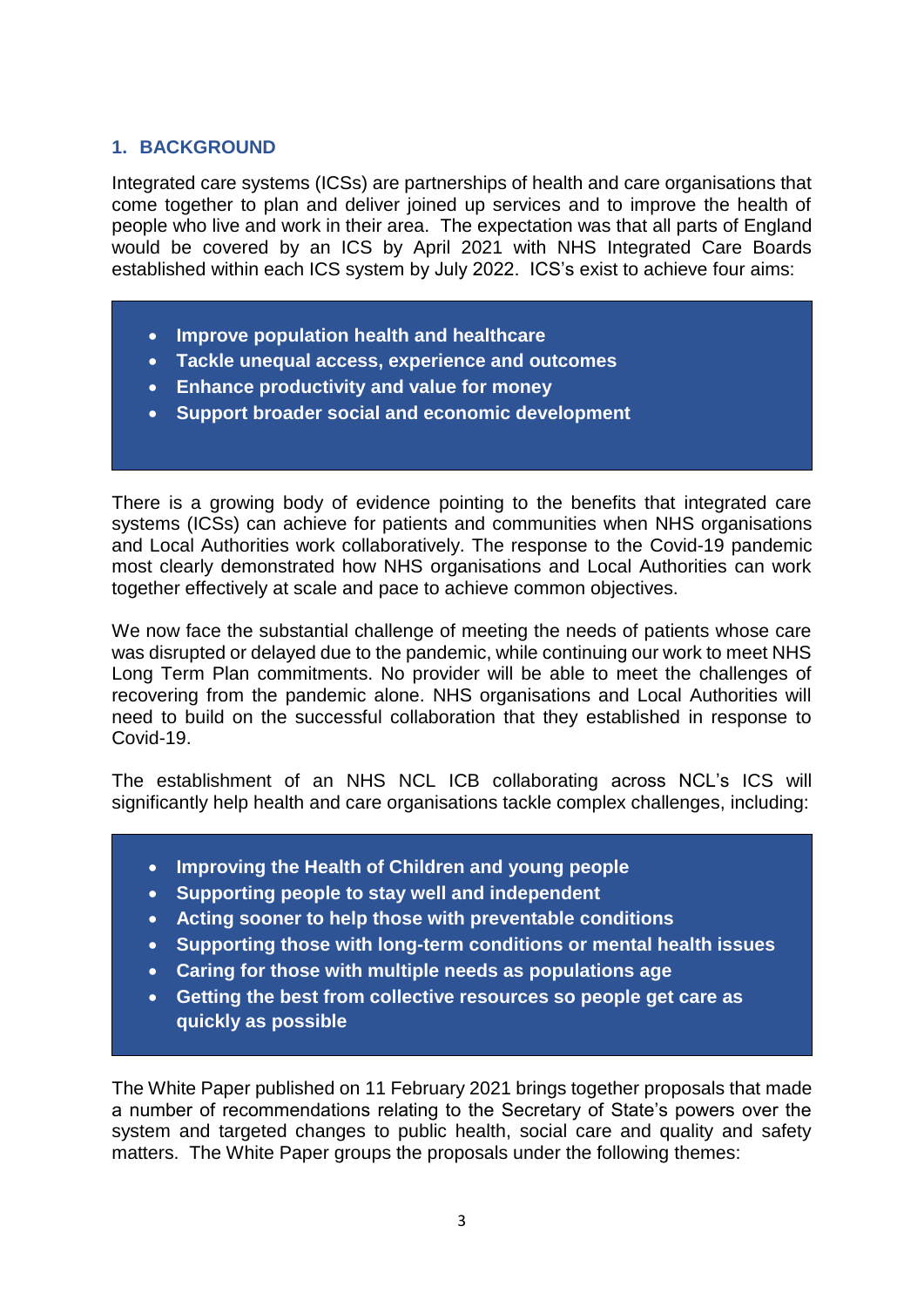| <b>Working together</b><br>and supporting<br>Integration                                                                                                                                                                                                                                                                                                                                               | <b>Additional Proposals</b><br>to support public<br>health, social care<br>and quality and safety                                                                                                                                                                                                                                                 | <b>Reducing</b><br><b>Bureaucracy</b>                                                                                                                                                                                                                                                                                                                                                                                             | <b>Enhancing Public</b><br><b>Confidence and</b><br>accountability                                                                                                                                                                                                                                                                                                                                                                         |
|--------------------------------------------------------------------------------------------------------------------------------------------------------------------------------------------------------------------------------------------------------------------------------------------------------------------------------------------------------------------------------------------------------|---------------------------------------------------------------------------------------------------------------------------------------------------------------------------------------------------------------------------------------------------------------------------------------------------------------------------------------------------|-----------------------------------------------------------------------------------------------------------------------------------------------------------------------------------------------------------------------------------------------------------------------------------------------------------------------------------------------------------------------------------------------------------------------------------|--------------------------------------------------------------------------------------------------------------------------------------------------------------------------------------------------------------------------------------------------------------------------------------------------------------------------------------------------------------------------------------------------------------------------------------------|
| Two forms of<br>integration will be<br>underpinned by the<br>proposed changes:<br>integration within the<br>NHS and integration<br>between the NHS<br>and others.<br><b>Statutory ICSs will</b><br>be formed in each<br>system and<br>comprise of an ICB<br>NHS body and a<br>health and care<br>partnership.<br><b>ICSs will work</b><br>closely with local<br>Health and<br><b>Wellbeing Boards.</b> | Enhanced assurance<br>framework to assess<br>the delivery of adult<br>social care services<br>and for data to be<br>collected from<br>providers.<br>Make it easier for<br>Secretary of State to<br>direct NHSE on specific<br>public health functions.<br><b>Establishment of Health</b><br><b>Services Safety</b><br><b>Investigations Body.</b> | NHS will be free<br>to make<br>decisions on how<br>it organises itself<br>without the<br>involvement of<br>Competition and<br>Market Authority.<br>Creation of a<br>bespoke health<br>services provider<br>selection regime<br>that will give<br>greater flexibility<br>on how services<br>are arranged.<br>Changes to the<br>national tariff to<br>enable the tariff<br>to work more<br>flexibly within<br>system<br>approaches. | More flexible mandate<br>for NHS England,<br>making it easier for<br>the Secretary of State<br>to set objectives.<br>Removal of the three<br>year time limit on<br><b>Special Health</b><br>Authorities.<br><b>Ensure Secretary of</b><br>State has appropriate<br>intervention powers.<br>Secretary of State to<br>publish a document<br>setting out roles and<br>responsibilities for<br>workforce planning<br>and supply in<br>England. |

# **2. INTRODUCTION**

On 16 June 2021, the ICS Design Framework was published, setting out how ICSs will be expected to operate by July 2022 when ICS partnerships and new Statutory Integrated Care Board (ICBs) will be established, subject to the Health and Care Bill being enacted in the 2022/23 parliamentary session. The ICS Design Framework reinforces the expectation that **provider collaboratives**, along with **place-based partnerships**, will be a key component enabling ICSs and ICBs to deliver their core purpose and meet the triple aim of better health for everyone, better care for all and efficient use of NHS resources.

This Design Framework also sets out the minimum expectations for how providers should work together in provider collaboratives and provides some guiding principles to support local decision-making. ICSs and ICBs and their constituent providers have flexibility to decide which arrangements will work best.

North Central London has a health and care tradition to be proud of. We have hospitals, community, mental health and primary care services that employ the highest calibre of professionals and support service who have worked tirelessly to meet the needs of our communities.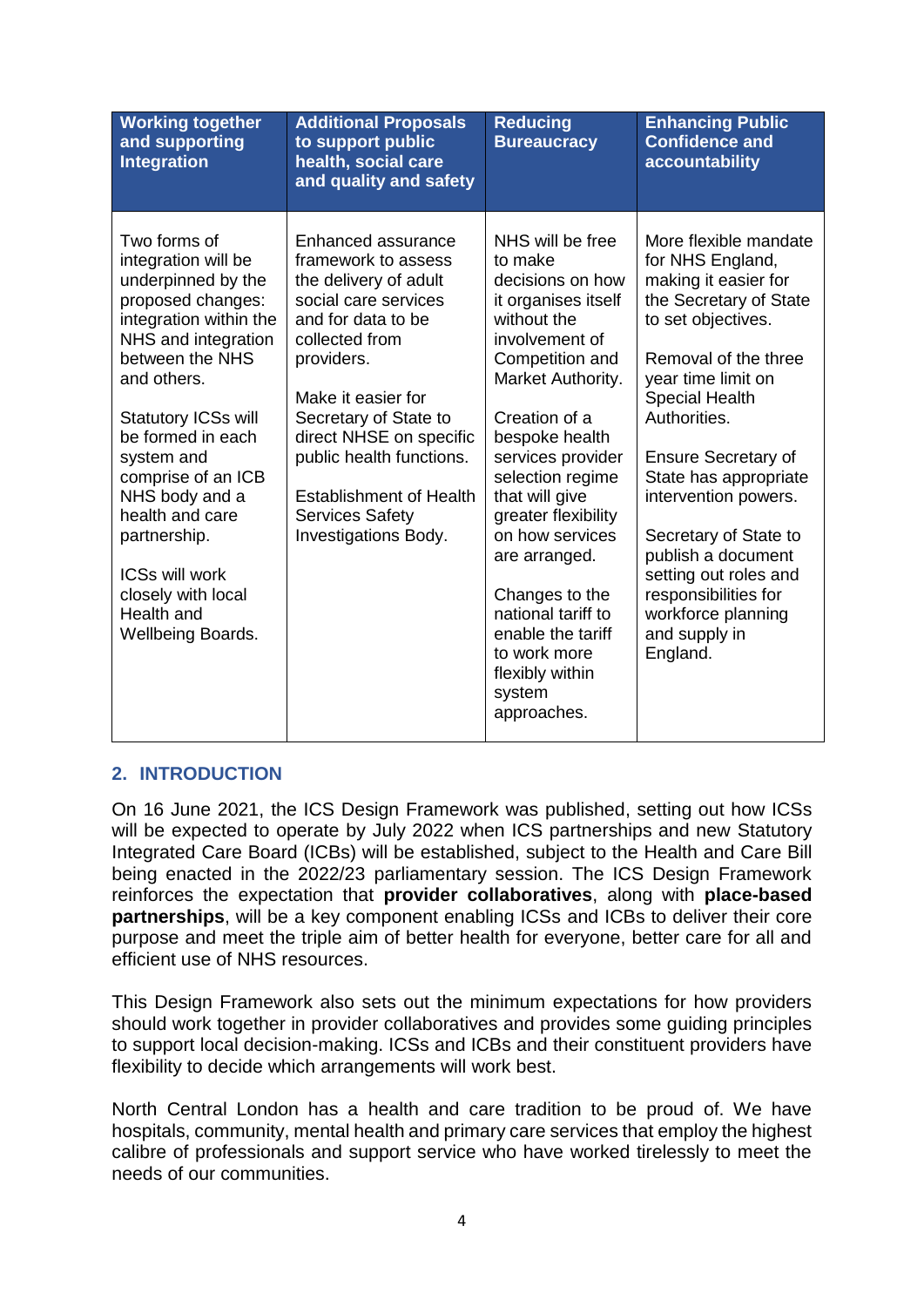We know that our workforce is tired and that staff are often frustrated by the bureaucracy that may take them away from patient care or result in duplication across organisations where better ways of spending money are apparent. We know however, that often, residents and patients are passed around agencies, often repeating their stories or worse, slipping through gaps. We recognise that there is too much shorttermism in the NHS when chronic problems such as obesity, cancer and heart disease need more generational overview. As an ICB we will commit to ensuring the right start in life, to enabling individuals to thrive with lives to be well lived and to hospital care being available for those who need it.

Whilst we have known this for some time, the collaboration of agencies and individuals to respond to the Covid-19 crisis and the delivery of the vaccine programme has demonstrated the value of multi-agency working and has shown that all parts of the NHS must work more closely together. We know that our ambition must be supported by digital and infrastructure arrangements that break down barriers and give residents more control of their own lives. We know that embedding the NHS further in our communities, creating anchor organisations and building support for communities will have long term health benefits. We know that we have to move away from episodic spend to spending money over the lifetime of individuals to manage longer life expectancy and the impact of long term and chronic illness; this can only be done through a population health approach, understanding need in the context of individuals lives, families and communities.

To go through organisational change at this time when we are coming to terms with the impact of Covid-19 and the long-term impact of the pandemic; when waiting times are higher than ever; when the workforce is tired should be seen as forward looking and necessary step. In North Central London, we have the ingredients in excellent services, a committed workforce, a willing leadership and a shared belief in the urgent need for change to make this change to embed our long-term goals. We want to create networks of support for everyone who needs it ensuring no one is left behind and one that is subject to continuous and ongoing improvement and academic evaluation. This is our opportunity for real change; we must take it.

# **3. KEY REFERENCE DOCUMENTS**

To support the transition required to meet our Long Term Plan and the ambitions of the White Paper, NHS England and NHS Improvement have published guidance and resources, drawing on learning from all over the country. The aim of these guiding documents is to enable local health care leaders to build strong and effective ICSs and ICBs in every part of England.

Whilst not a full list of all national guidance, for the purposes of this document national guidance that has been taken into consideration as part of this consultation include the following:

| <b>NAME</b>                          | <b>SUMMARY</b>                                                                                                                                                                                                                                                                                                 |
|--------------------------------------|----------------------------------------------------------------------------------------------------------------------------------------------------------------------------------------------------------------------------------------------------------------------------------------------------------------|
| <b>NHSE/I HR</b><br><b>Framework</b> | This guidance provides national policy ambition and practical support to<br>complement regional and ICB approaches and local employer policies for<br>dealing with the change processes required to affect the transfer and the<br>transition. The aim is to deliver the change in a way that demonstrates the |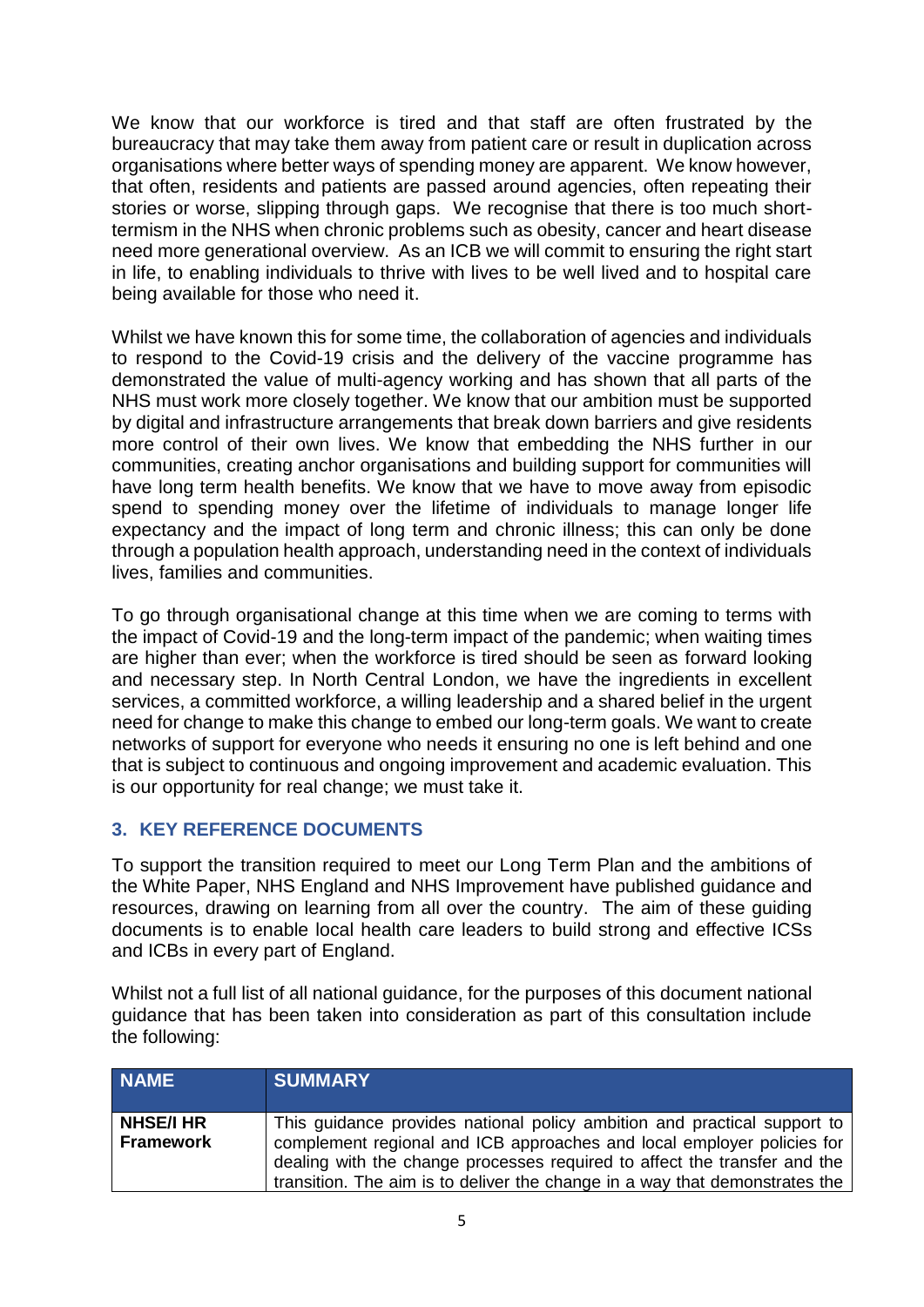|                                        | importance and value of our people, their health and wellbeing, and enables<br>the continued delivery of our organisational priorities.                                                                                                                                                                                                                                                                                                                                                                                                                                                                                                                                                                                                                                                        |
|----------------------------------------|------------------------------------------------------------------------------------------------------------------------------------------------------------------------------------------------------------------------------------------------------------------------------------------------------------------------------------------------------------------------------------------------------------------------------------------------------------------------------------------------------------------------------------------------------------------------------------------------------------------------------------------------------------------------------------------------------------------------------------------------------------------------------------------------|
|                                        | In establishing the new ICB, the Framework is structured into five main<br>sections:                                                                                                                                                                                                                                                                                                                                                                                                                                                                                                                                                                                                                                                                                                           |
|                                        | Staff engagement and partnership working;<br>$\bullet$<br>Looking after our people;<br>$\bullet$                                                                                                                                                                                                                                                                                                                                                                                                                                                                                                                                                                                                                                                                                               |
|                                        | Belonging in the NHS;<br>$\bullet$                                                                                                                                                                                                                                                                                                                                                                                                                                                                                                                                                                                                                                                                                                                                                             |
|                                        | Managing the change for board-level colleagues; and<br>Safe transfer for all people.                                                                                                                                                                                                                                                                                                                                                                                                                                                                                                                                                                                                                                                                                                           |
|                                        | In addition to the five sections listed above the HR Framework provides a<br>set of principles that have been agreed in partnership with national trade<br>unions for handling any change processes required as part of this transition.<br>These include:                                                                                                                                                                                                                                                                                                                                                                                                                                                                                                                                     |
|                                        | People centred approach in line with the People Promise;<br>٠<br>Compassionate and inclusive during the transitional period;<br>$\bullet$                                                                                                                                                                                                                                                                                                                                                                                                                                                                                                                                                                                                                                                      |
|                                        | Minimum disruption; and<br>$\bullet$<br>Subsidiarity, People follow the function in line with the employment<br>commitment.                                                                                                                                                                                                                                                                                                                                                                                                                                                                                                                                                                                                                                                                    |
|                                        | The framework provides professional advice, guidance and best practice in<br>relation to the human resources and employment law considerations<br>required to enable effective change processes and the safe transfer of<br>people to the new NHS ICBs.                                                                                                                                                                                                                                                                                                                                                                                                                                                                                                                                        |
| <b>Employment</b><br><b>Commitment</b> | The purpose of the guidance is to provide our people, with employment<br>stability throughout the transition period while minimising uncertainty as<br>much as reasonably possible. This is a different approach to the normal<br>programmes previously implemented<br>change<br>management<br>during<br>organisational change. This is one that is characterised by the care for our<br>people without distracting them from the 'day job' and the critical challenges<br>of recovery for the NHS when tackling population health management.                                                                                                                                                                                                                                                 |
|                                        | The ambition is to provide as much stability of employment as possible while<br>ICSs evolve and develop new roles and functions that not only improve<br>health and care but also maximise the skills, experience and expertise of all<br>NHS people. The employment commitment therefore, sets the tone for all<br>affected organisations throughout transition and aims to ensure that the<br>continuation of the good work being carried out by the current group of staff<br>is prioritised by minimising disruption. In turn, it is hoped that this will support<br>best practice to be promoted through engaging, consulting and supporting<br>the workforce during a carefully planned transition that is free from the<br>distraction of significant organisational change programmes. |
| <b>ICS vision</b>                      | Details how systems and their constituent organisations will accelerate<br>collaborative ways of working in future, considering the key components of<br>an effective ICS and reflecting what a range of local leaders have told us                                                                                                                                                                                                                                                                                                                                                                                                                                                                                                                                                            |
|                                        | about their experiences during the past two years, including the immediate<br>and long-term challenges presented by the Covid-19 pandemic.                                                                                                                                                                                                                                                                                                                                                                                                                                                                                                                                                                                                                                                     |
| <b>System</b>                          | The System Development Progression Tool (SDPT) has been designed to                                                                                                                                                                                                                                                                                                                                                                                                                                                                                                                                                                                                                                                                                                                            |
| <b>Development</b>                     | sit alongside the ICS Design Framework and other guidance documents                                                                                                                                                                                                                                                                                                                                                                                                                                                                                                                                                                                                                                                                                                                            |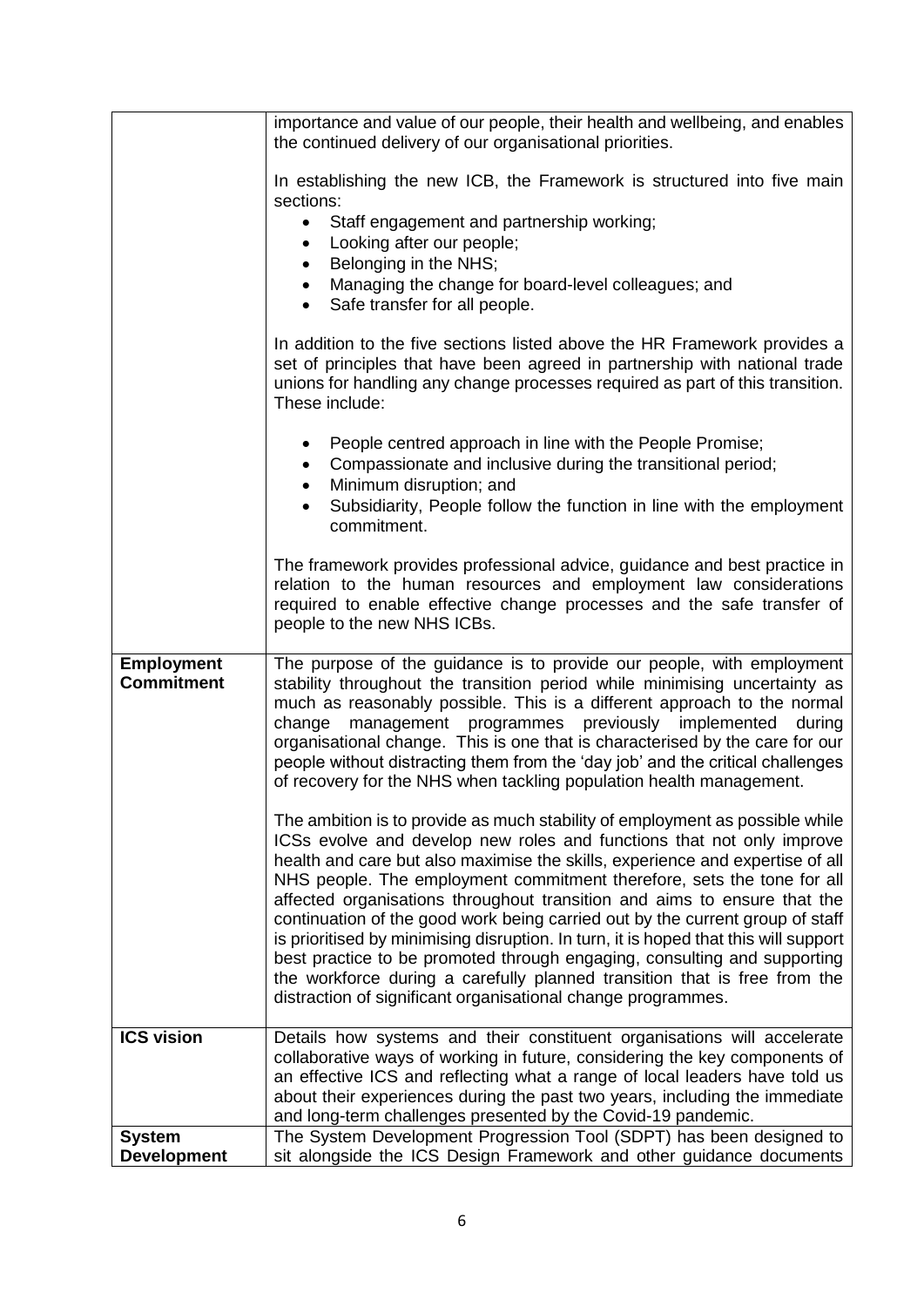| Progression<br>Tool                                                                                                             | currently under development. It is a practical tool to support system planning<br>and development throughout 2021/22.                                                                                                                                                                                                                                 |
|---------------------------------------------------------------------------------------------------------------------------------|-------------------------------------------------------------------------------------------------------------------------------------------------------------------------------------------------------------------------------------------------------------------------------------------------------------------------------------------------------|
| <b>Guidance on</b><br><b>Provider</b><br><b>Collaboratives</b>                                                                  | This guidance outlines minimum expectations for how providers should work<br>together in provider collaboratives, offering principles to support local<br>decision-making and suggesting the function and form that systems and<br>providers may wish to consider.                                                                                    |
| Guidance on the<br><b>ICS Readiness</b><br>to operate<br>statement (ROS)                                                        | Guidance on the ICS Readiness to operate statement (ROS)                                                                                                                                                                                                                                                                                              |
| <b>ICS</b><br>Implementation<br>guidance; Due<br>diligence,<br>transfer of<br>people and<br>property from<br><b>CCG to ICBs</b> | Outlines the due diligence process required for the safe transfer of people<br>(staff) and property (in its widest sense) from clinical commissioning groups<br>(CCGs) to integrated care boards (ICBs), and the legal processes used for<br>transfer, establishment and closedown.                                                                   |
| <b>Direct</b><br>Commissioning<br><b>Functions: Pre-</b><br><b>Delegation</b><br><b>Assessment</b><br><b>Framework</b>          | Designed to help ascertain each system's capability to assume responsibility<br>for services within their geographies in advance of an anticipated April 2022<br>delegation. Informed by the assumption that ICSs should own all functions<br>by default, the framework focusses on the minimum standards which should<br>be met prior to delegation. |

# **4. PURPOSE OF THE CONSULTATION DOCUMENT**

Subject to its successful passage through parliament, when the Health and Care Bill becomes an Act of parliament Integrated Care Boards (ICBs) will be established as statutory NHS Bodies and Clinical Commissioning Groups (CCGs) will be abolished.

The purpose of this document is to inform staff and Trade Union representatives of the intent to transfer staff from NHS NCL CCG to the new NHS NCL ICB with effect from 1 July 2022. The paper covers information on the proposed measures that the receiving body (NHS NCL ICB) are likely to implement in respect of the proposed transfer (**see section 8 proposed measures for further details)**.

This document also supports the commencement of the formal consultation process in accordance with the CCG's HR Policies and Procedures. This consultation applies to all staff of NHS NCL CCG who have been identified as having roles that are impacted by the transfer of services (**see section 6 staff in-scope**) and where the NHSE statutory transfer scheme will be applied (**see section 7 mechanism of transfer for further details)**.

This paper formally initiates a 30 calendar day consultation process commencing on **Wednesday 27 April 2022 and ending at 5pm on Friday 27 May 2022**. The formal consultation process will provide all staff affected by these proposals with an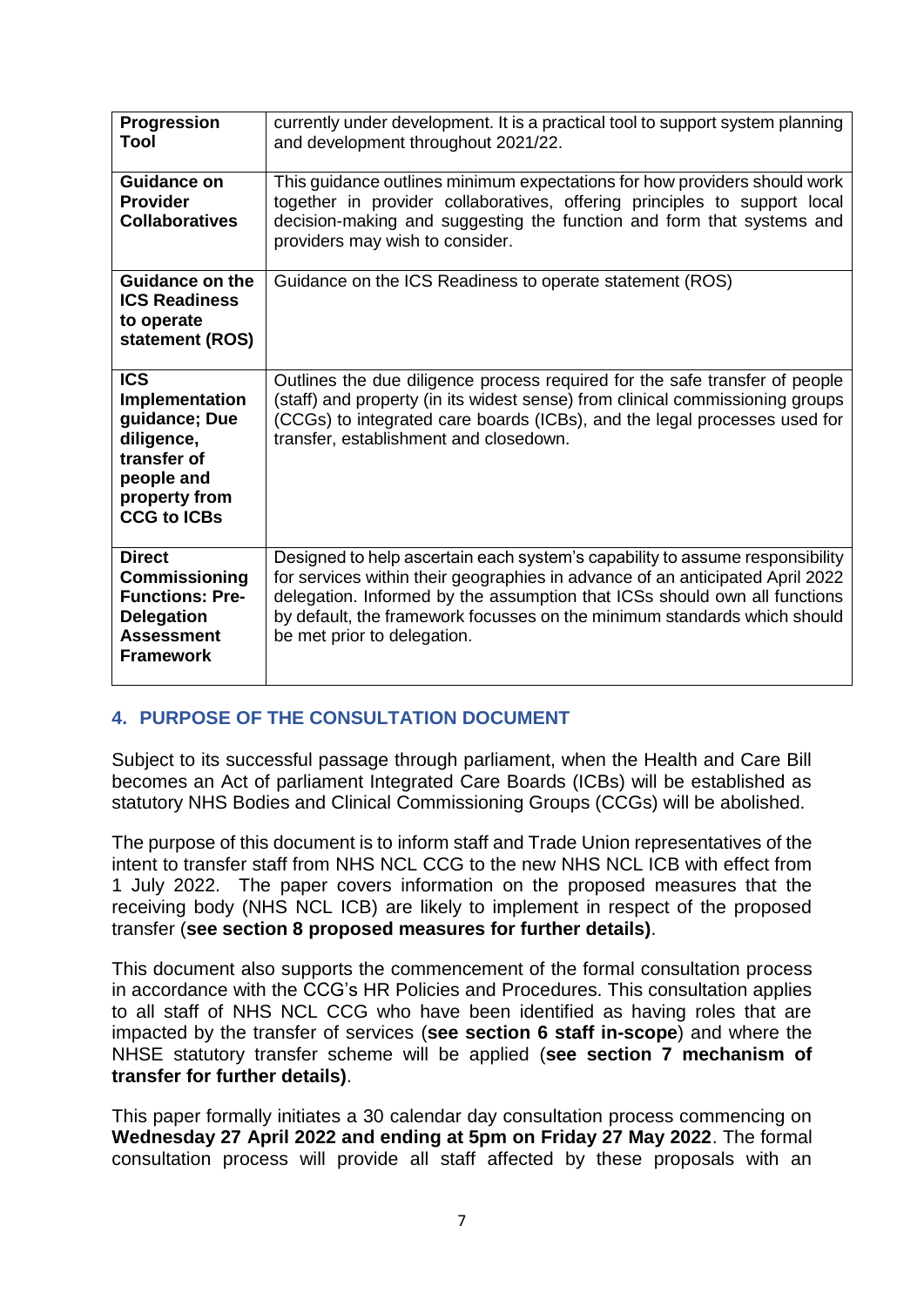opportunity to comment and receive responses to any concerns or questions raised throughout the consultation period.

NCL CCG is committed to ensuring that its values are adhered to throughout this consultation process, empowering and retaining highly skilled people, whilst at the same time, aiming to make North Central London a great place where its people have worthwhile jobs and careers as part of being an employee of the NHS.

The purpose of meaningful consultation is to work in partnership with staff and their recognised union representatives, to explain and discuss the proposals being put forward and to provide an opportunity for those staff affected by this change to seek clarification on proposals described within this document.

# **5. CASE FOR CHANGE**

The NHS NCL ICB will be established as a new organisation that bind partner organisations together in a new way with a common purpose. It will lead integration across North Central London, bringing together all those involved in planning and providing NHS services whilst taking a collaborative approach to agreeing and delivering ambitions for the health and care of its population. It will ensure that dynamic joint working arrangements, as demonstrated through the response to Covid-19, become the norm. It will establish shared strategic priorities across North Central London and provide seamless connections to wider partnership arrangements at a system level to tackle population health challenges and enhance services at the interface of health and social care. In line with the national direction of travel, this will require NCL CCG's functions and duties to transfer to the new NHS NCL ICB once it has been established, along with all CCG assets and liabilities including the CCG's commissioning responsibilities and contracts.

# **NCL Four Core Purposes:**

The new NHS ICB will be a statutory organisation responsible for specific functions that enable it to deliver against the following four core purposes:

| <b>Developing a Plan</b> | <b>Allocating</b><br><b>Resources</b> | <b>Establishing joint</b><br>working | <b>Establishing</b><br><b>Governance</b> |
|--------------------------|---------------------------------------|--------------------------------------|------------------------------------------|
|                          |                                       | arrangements                         | arrangements                             |
| to meet the health       | to deliver the plan                   | with partners that                   | to support collective                    |
| needs of the             | across the system,                    | embed collaboration                  | accountability                           |
| population within their  | including                             | as the basis for                     | between partner                          |
| area, having regard to   | determining what                      | delivery of joint                    | organisations for                        |
| the Partnership's        | resources should be                   | priorities within the                | whole-system                             |
| Strategy.                | available to meet the                 | plan.                                | delivery and                             |
|                          | needs of the                          |                                      | performance,                             |
| This will include        | population and                        | The NHS ICB may                      | underpinned by the                       |
| ensuring NHS             | setting principles for                | choose to                            | statutory and                            |
| services and             | how they should be                    | commission jointly                   | contractual                              |
| performance are          | allocated across                      | with local                           | accountabilities of                      |
| restored following the   | services and                          | authorities, including               | individual                               |
| pandemic, in line with   | providers.                            | the use of powers to                 | organisations, to                        |
| national operational     |                                       | make partnership                     | ensure the plan is                       |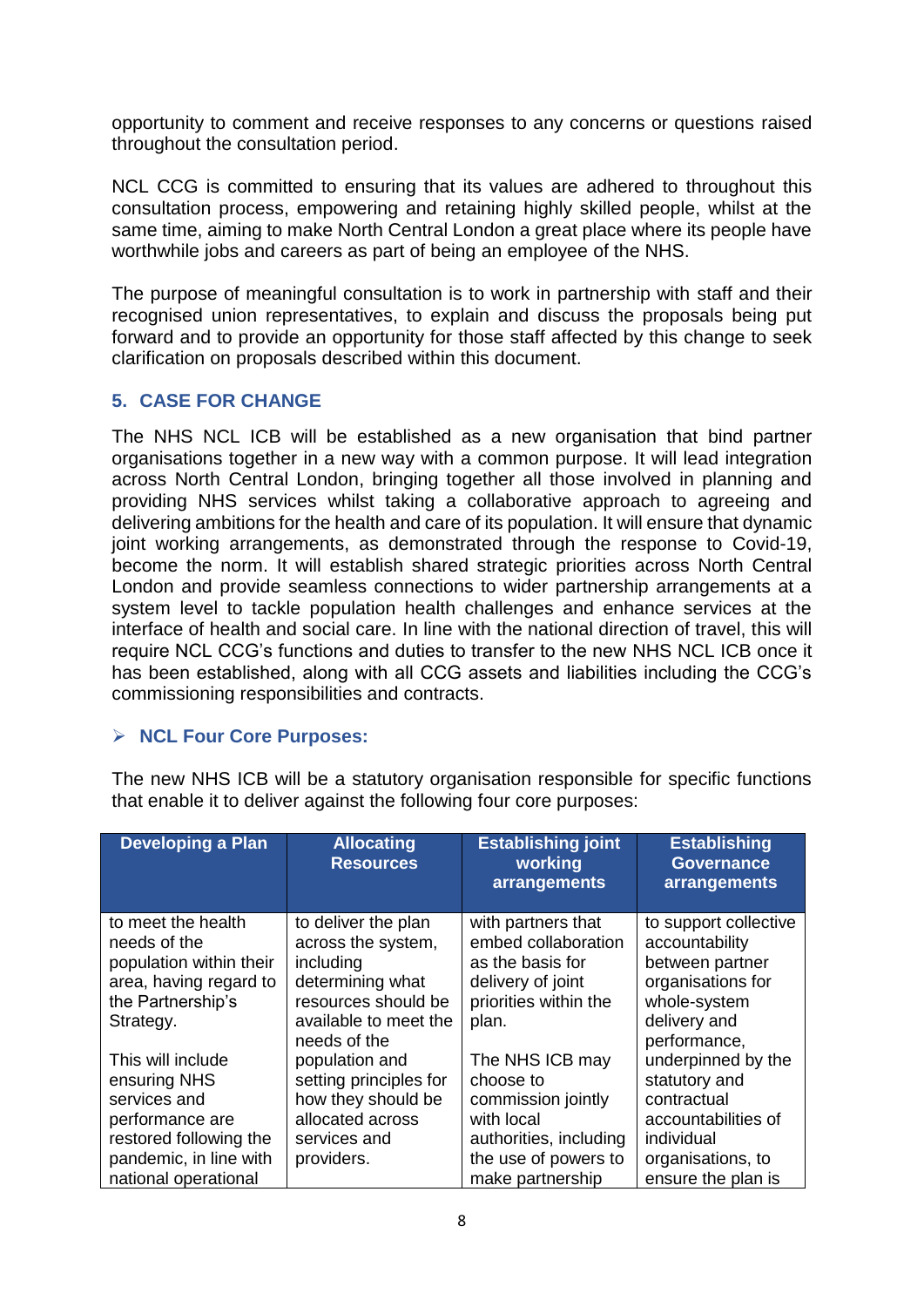| planning                                                    | This will require                                                                                                                                     | arrangements under                                                                                                               | implemented                                                                    |
|-------------------------------------------------------------|-------------------------------------------------------------------------------------------------------------------------------------------------------|----------------------------------------------------------------------------------------------------------------------------------|--------------------------------------------------------------------------------|
| requirements, and<br>Long Term Plan<br>commitments are met. | striking the right<br>balance between<br>enabling local<br>decision-making to                                                                         | section 75 of the<br>2006 Act and<br>supported through<br>the integrated care                                                    | effectively within a<br>system financial<br>envelope set by<br>NHS England and |
|                                                             | meet specific needs<br>and securing the<br>benefits of<br>standardisation and<br>scale across larger<br>footprints, especially<br>for more specialist | strategy, across the<br>whole system. This<br>may happen at<br>place where that is<br>the relevant local<br>authority footprint. | NHS Improvement.                                                               |
|                                                             | or acute services.                                                                                                                                    |                                                                                                                                  |                                                                                |

To meet this challenging agenda the NCL ICS Vision has been defined as:

# **NCL ICS Vision**

#### Our vision for an integrated care system in NCL 'I will be m I will get the help I supported by local need for my health without missing as services working together.' much school.' **GPs** 'I will get more 'I will feel supported by of my care<br>outside of the health and care system *Joluntary*<br>services to stay well, so I can live hospital.' my life to the full.' **Social care Specialists** h n<sup>o</sup> Networks of health and care **Local hospitals working** that provide access to a wide in networks to deliver 'I will see technology used to provide range of services, built around excellent service residents and communities

# **Key Areas of Focus**

As a new NHS ICB we will meet health and care needs across North Central London and coordinate services, planning in a way that improves population health and reduces inequalities between different groups. Our key areas of focus are:

- Stronger partnerships in local places between the NHS, local government and others with a more central role for primary care in providing joined-up care;
- Asking Provider organisations to step forward in formal collaborative arrangements that allow them to operate at scale;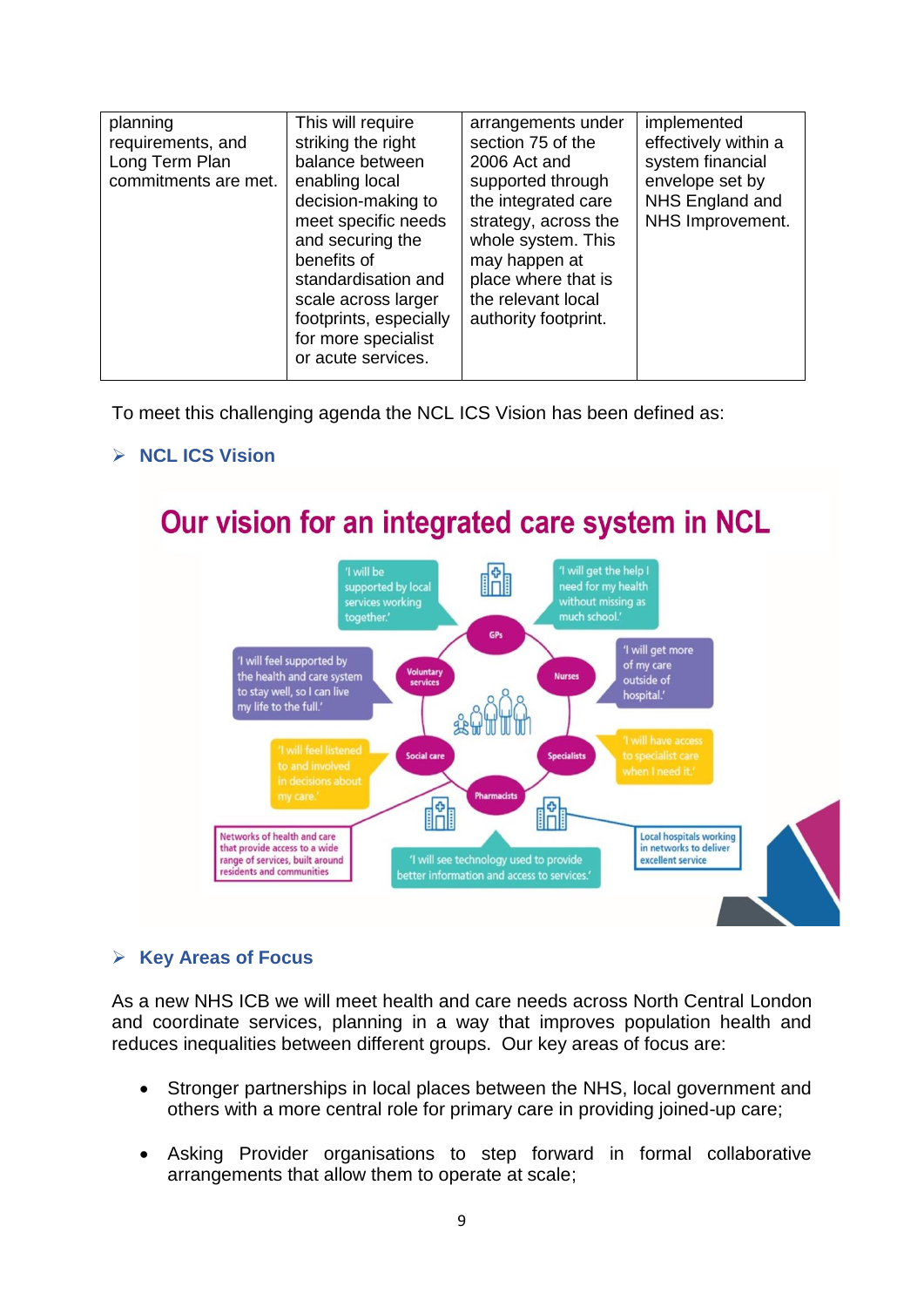- Developing strategic commissioning through systems with a focus on population health outcomes and;
- The use of digital and data to drive system working, connect health and care providers, improve outcomes and put the patient and resident at the heart of their own care.

The way in which we will organise ourselves to ensure achievement of our vision and outcomes of the White Paper, North Central London ICS is organising itself within our health and care system across five key components:

| <b>Transformation</b><br>and change<br>through ICS<br>Leadership                                                                                                                                                                                                                 | <b>Strategic</b><br><b>Commissioning</b>                                                                                                                              | <b>Integrated</b><br>Care<br><b>Partnerships</b>                                                                                                                                                                                                                                 | <b>Networks</b>                                                                                                                                                                                                                                                                         | <b>Providers</b><br>working<br>collaboratively                                                                                                                          |
|----------------------------------------------------------------------------------------------------------------------------------------------------------------------------------------------------------------------------------------------------------------------------------|-----------------------------------------------------------------------------------------------------------------------------------------------------------------------|----------------------------------------------------------------------------------------------------------------------------------------------------------------------------------------------------------------------------------------------------------------------------------|-----------------------------------------------------------------------------------------------------------------------------------------------------------------------------------------------------------------------------------------------------------------------------------------|-------------------------------------------------------------------------------------------------------------------------------------------------------------------------|
| Aims:                                                                                                                                                                                                                                                                            | Aims:                                                                                                                                                                 | Aims:                                                                                                                                                                                                                                                                            | Aims:                                                                                                                                                                                                                                                                                   | Aims:                                                                                                                                                                   |
| Leadership<br>across NCL to<br>transform ways of<br>working across<br>organisations to<br>improve the<br>health and<br>wellbeing of<br>residents in North<br>Central London.<br>This will be<br>through networks,<br>programmes of<br>work and<br>organisational<br>development. | Assessment of<br>population needs<br>and setting plans<br>to prioritise<br>resources to<br>address these<br>needs in line with<br>our priorities for<br>local people. | Local borough-<br>based<br>partnerships<br>that bring<br>together local<br>authorities,<br>health and<br>care services<br>including<br>primary care,<br>local<br>community<br>care and the<br>voluntary<br>sector to<br>deliver person-<br>centred<br>community<br>focused care. | Working in<br>new ways to<br>enable<br>greater<br>provision of<br>proactive,<br>personalised,<br>coordinated<br>and more<br>integrated<br>health and<br>care for our<br>communities<br>across social<br>care, primary<br>care and<br>hospitals e.g.<br><b>Primary Care</b><br>Networks. | Health and care<br>providers,<br>organising<br>themselves<br>through provider<br>alliances to<br>ensure that high<br>quality services<br>are being<br>provided for all. |

# **6. STAFF IN-SCOPE OF TRANSFER TO NHS NCL ICB**

The following staff employed at the point of transfer (01 July 2022) will be in-scope of the consultation to transfer to NHS NCL ICB in accordance with Cabinet Office Statement of Practice (COSoP) and Transfer of Undertakings (Protection of Employment) Regulations (TUPE):

 All staff directly employed by NHS NCL CCG on a permanent contract or where a fixed term contract is still in place at the 01 July 2022.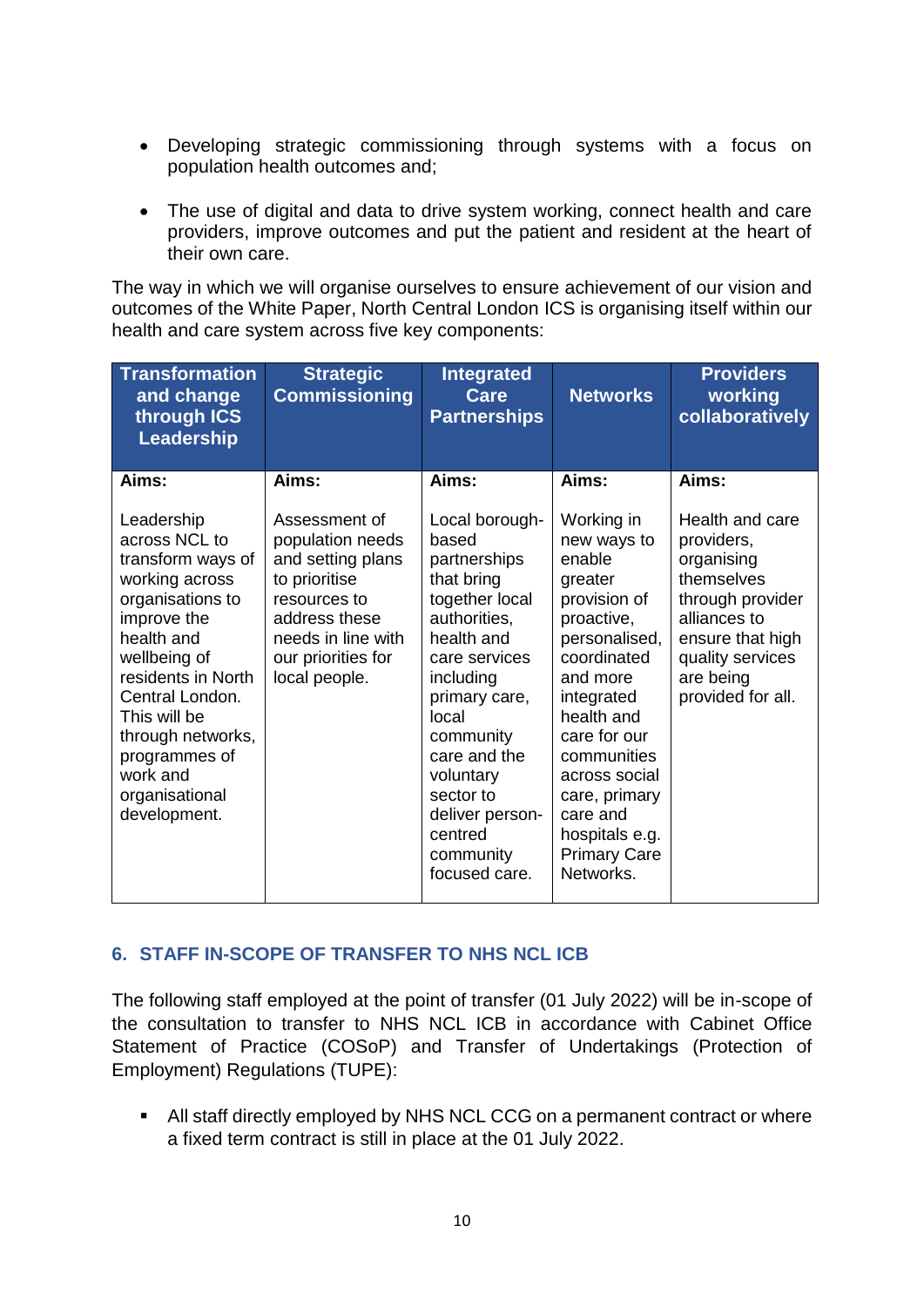- All staff currently on maternity, paternity, sick leave, suspension, career break or any other type of leave at the point of transfer will transfer to NHS NCL ICB on 01 July 2022;
- Staff on secondment out of the CCG will have their substantive role transferred and should continue with their secondment as the secondment agreement will move from the CCG to the ICB and;
- All board level colleagues employed on a permanent/fixed term contract whether in a new designate role or in a displaced position.

Those colleagues engaged by the CCG in work for the ICS either via a contract for service (Office Holder) or on secondment from another organisation are not employees of the CCG and so fall outside of the employment consultation. However, any contract that goes beyond the 30 June 2022 will continue until the existing expiry date. In such situations, the existing secondment agreements/contract for services will move into the new ICB.

The breakdown of teams and number of staff that will transfer from NHS NCL CCG to the new NHS NCL ICB are detailed in **Appendix 1.**

# **7. MECHANISM OF TRANSFER**

The legal mechanism to transfer CCG staff deemed to be in-scope of the transfer to the newly established NHS NCL ICB expected to take place on the 01 July 2022 will be transferred under the statutory transfer scheme (COSoP – Cabinet Office Statement of Practice) made by NHS England. The proposed new legislation for the establishment of ICBs include the provision for transfer schemes to be applied to implement staff transfers in the public sector. The statutory transfer scheme will give all staff transferring to NHS NCL ICB the same legal protection as TUPE and therefore all steps taken in managing the transfer will be in accordance with TUPE Regulations.

#### **Key Definitions**

#### **COSoP: Cabinet Office Statement of Practice on Staff Transfers in the Public Sector**

A policy document that is utilised for public sector employers to ensure they consult with trade unions and staff, protecting terms and conditions of employment of staff transferring between public sector organisations. As a matter of policy organisations should apply the principles of TUPE to all staff in-scope of the transfer.

COSoP is applied as a result of a legislative change (i.e. establishment of ICBs) and therefore the decision to establish ICBs cannot be changed as a result of feedback from staff as part of the consultation process.

COSoP guides employers to inform and consult staff and their trade unions about the proposed transfer and the measures the new organisation proposes to apply following the transfer.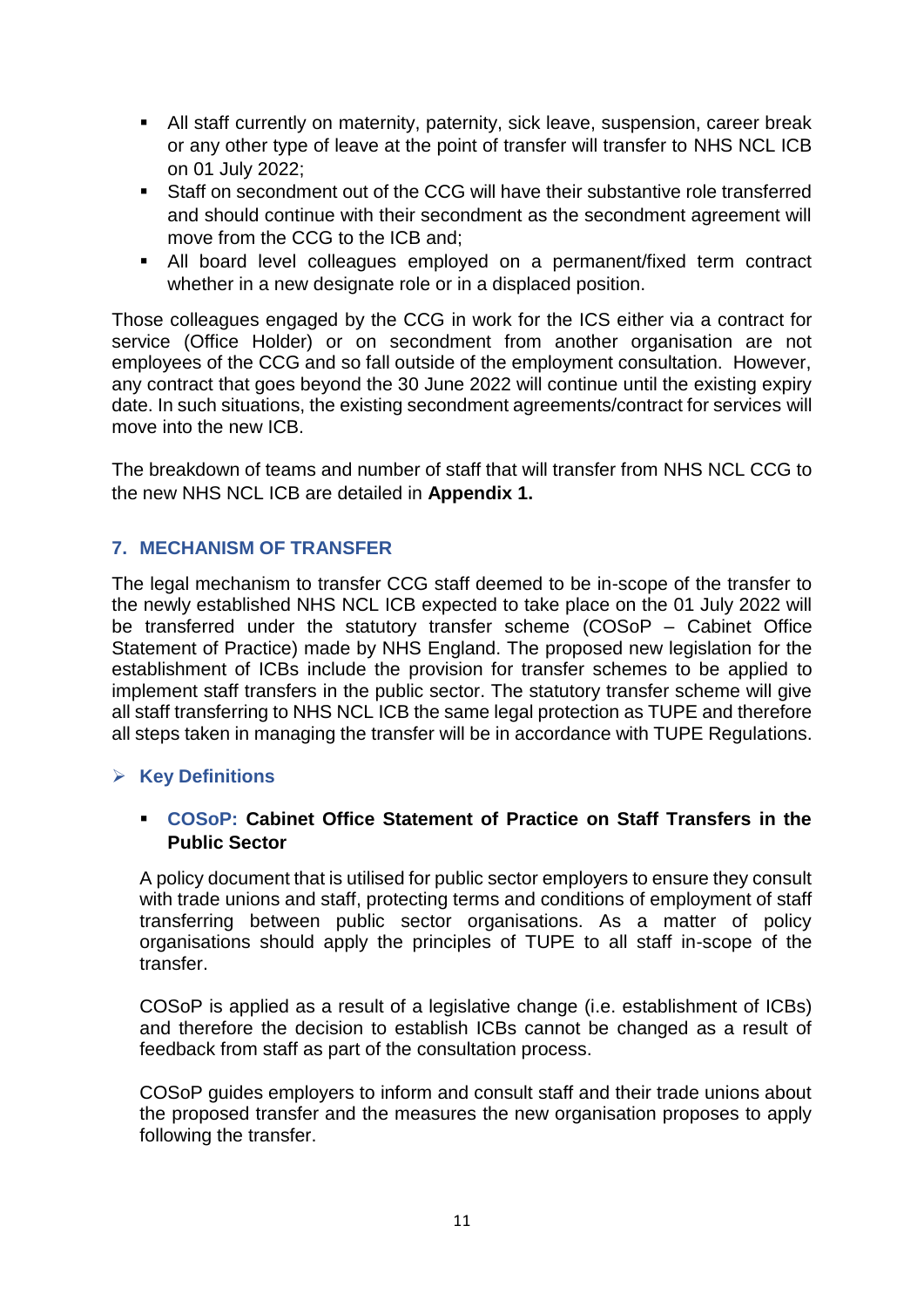**TUPE: Transfer of Undertakings (Protection of Employment) Regulations 2006.** *TUPE is the employment legislation that protects the employment rights of staff when their employer changes as a result of a transfer.* 

This is the main piece of legislation governing the transfer of an undertaking, or part of one, to another. The regulations are designed to protect the rights of staff in a transfer situation enabling them to enjoy the same terms and conditions, with continuity of employment as formerly. For example, when staff in one organisation are moved to work in a new organisation. Generally, these ensure that staff are not disadvantaged when they move employer. The appropriate rights and obligations are set out in the TUPE Regulations 2006 (as amended by the 2014 Regulations).

The effect of the Regulations is to preserve the continuity of employment and terms and conditions of those staff who are transferred to a new employer when a relevant transfer takes place. This means that staff employed by the previous employer (the 'transferor') when the transfer takes effect automatically become staff of the new employer (the 'transferee') on the same terms and conditions. It is as if their contracts of employment had originally been made with the transferee (new employer).

NHS NCL CCG will ensure it follows the required consultation obligations and inform appropriate representatives of the affected staff of the transfer and any "measures" proposed (**see section 8 proposed measures**). There will be a period of 30 days over which NHS NCL CCG will fulfill its consultation requirements prior to the date of transfer.

If there are any changes or proposals for changes following the transfer, these "measures" will have to be discussed with the representatives of the affected staff. The incoming employer (NHS NCL ICB) is required to provide the outgoing employer (NHS NCL CCG) with information on proposed measures to allow compliance with its duty to inform and consult with those staff affected by the changes in accordance with the TUPE Regulations.

The basic underlying principle of TUPE is that the new organisation takes over the contract of employment for all staff that transfer. This means that all staff will retain the following:

- $\triangleright$  The application of TUPE to protect employment rights of staff when their employer changes as a result of a transfer of an undertaking to avoid them being disadvantaged because of the change;
- $\triangleright$  Protection of continuous service;
- $\triangleright$  Protection of terms and conditions of employment;
- Continued membership of the NHS Pension Scheme;
- $\triangleright$  Staff will be provided with any measures proposed by the new organisation and;
- $\triangleright$  For those staff on a secondment at the point of transfer to the ICB, the transfer scheme will ensure that secondment agreements move from the CCG to the ICB.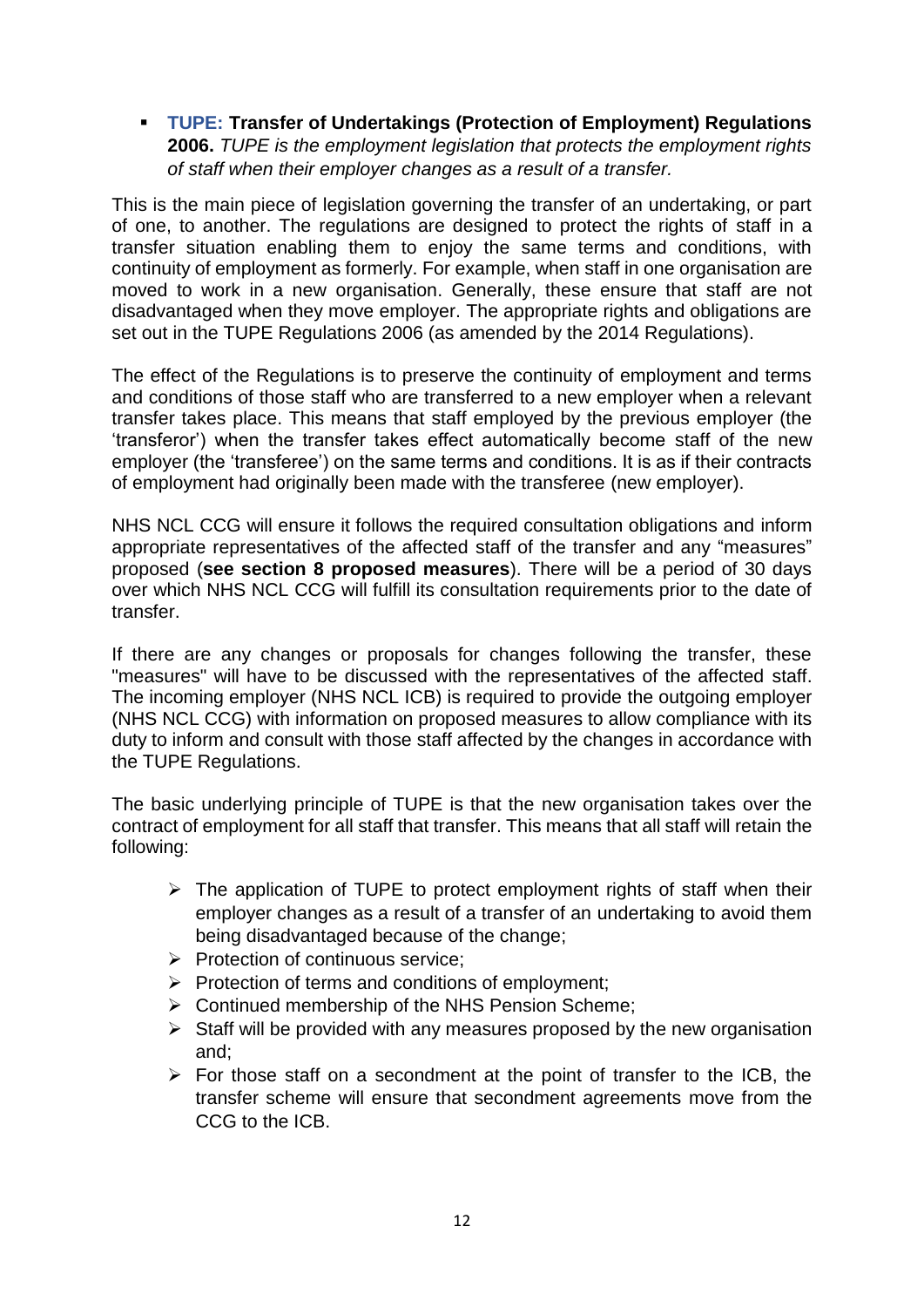# **Summary of Transfer Mechanism**

In summary, the process of transferring staff from NHS NCL CCG to NHS NCL ICB will be managed by the NHS National Transfer Scheme and will therefore be undertaken in accordance with the Cabinet Office Statement of Practice on Staff Transfers in the Public Sector (COSoP) and Transfer of Undertakings (Protection of Employment) Regulations 2006 (TUPE) as amended by the Collective Redundancies & Transfer of Undertaking (Protection of Employment) (Amendment) Regulations 2014.

Please see section 5 of the NHSE/I HR Framework (**Appendix 5**) for Developing Integrated Care Boards for further information on the National NHS Transfer Scheme (COSoP) and TUPE Regulations.

#### **8. PROPOSED MEASURES**

The current employer (NHS NCL CCG), also known as the 'transferor' and the new organisation (NHS NCL ICB), also known as the 'transferee' are required to inform staff representatives of any measures (changes) the transferee organisation intends to take in relation to the transfer of the staff.

NHS NCL ICB intends that, after the proposed transfer date, the following measures will be taken in connection with the transferred staff.

|                                                                    | <b>NHS NCL ICB Measures</b>                                                                                                                                                                                                                                                                                                                                                                                                                                                                                                                                                                                                                                                                                                                                                                                                                                        |
|--------------------------------------------------------------------|--------------------------------------------------------------------------------------------------------------------------------------------------------------------------------------------------------------------------------------------------------------------------------------------------------------------------------------------------------------------------------------------------------------------------------------------------------------------------------------------------------------------------------------------------------------------------------------------------------------------------------------------------------------------------------------------------------------------------------------------------------------------------------------------------------------------------------------------------------------------|
| <b>Name of Employer</b>                                            | NHS North Central London Integrated Care Board (NHS<br>NCL ICB)                                                                                                                                                                                                                                                                                                                                                                                                                                                                                                                                                                                                                                                                                                                                                                                                    |
| <b>ICB Executive</b><br><b>Management Team</b><br><b>Structure</b> | The ICB will have the following Executive Director<br>Management structure in place:<br>Frances O'Callaghan, ICB Chief Executive Officer<br>Sarah Mansuralli, Chief Development and<br>٠<br><b>Population Health Officer</b><br>Sarah McDonnell-Davies, Executive Director of<br>٠<br><b>Places</b><br>Sarah Morgan, Chief People Officer<br>п<br>Phil Wells, Chief Finance Officer<br>п<br>Dr. Josephine Sauvage, Chief Medical Officer<br>п<br><b>Chris Caldwell, Chief Nurse Officer</b><br>п,<br>Richard Dale, Executive Director of Performance<br>٠<br>and Transformation<br>Ian Porter, Executive Director of Corporate Affairs<br>п<br>For full details of the Executive Director Structure including<br>functions that Executive Directors are accountable for (see<br>NCL ICB<br>Executive<br><b>Director</b><br>Appendix 3<br><b>NHS</b><br>Organogram) |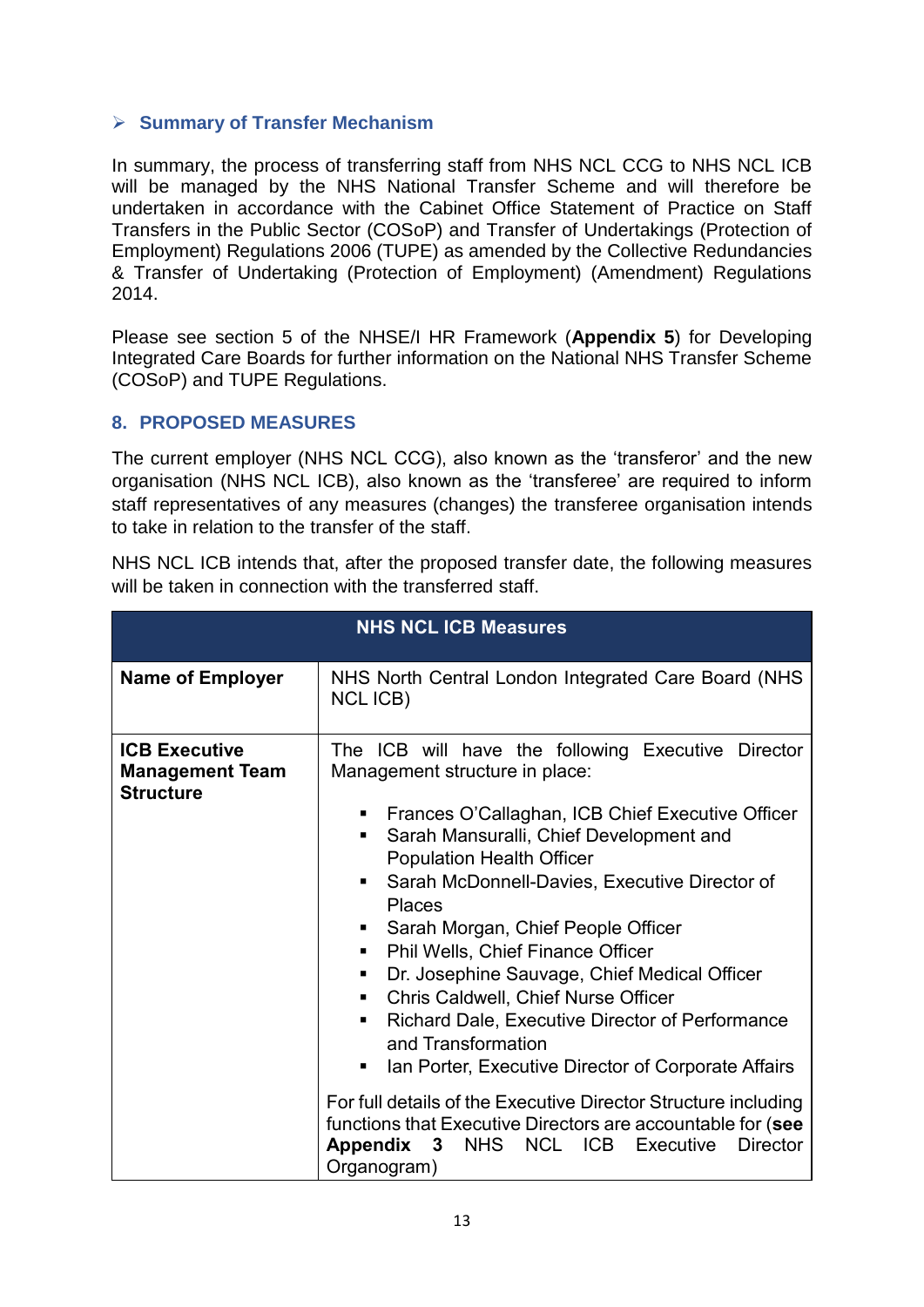| Any planned<br>restructures/changes<br>that will impact on<br>staff and services<br>transferring | NHSE/I have set out renewed ambitions for greater<br>collaboration between partners in health and care<br>systems and options for a firmer legislative basis for<br>Integrated Care Systems.                                                                                                                                                                                                                                                                                                                                                                                                                                    |  |  |
|--------------------------------------------------------------------------------------------------|---------------------------------------------------------------------------------------------------------------------------------------------------------------------------------------------------------------------------------------------------------------------------------------------------------------------------------------------------------------------------------------------------------------------------------------------------------------------------------------------------------------------------------------------------------------------------------------------------------------------------------|--|--|
|                                                                                                  | Any future organisational change requirements following<br>the establishment of the new NCL ICB as the ICB evolves<br>over time to focus on system priorities and new ways of<br>working that ensure effective delivery of its functions and<br>priorities, will be undertaken in accordance with current<br>legislation, NCL ICB Change Management Policy and HR<br>good practice.                                                                                                                                                                                                                                             |  |  |
|                                                                                                  | In accordance with the principles of the Agile Working<br>Policy, it is envisaged that staff will now undertake a<br>mixture of both home and office working once a return to<br>office working date and arrangements have been<br>confirmed. Given the reduced level of staff working within<br>an office at any one time, the ICB will be reviewing future<br>accommodation/office<br>requirements in<br>2022. Any<br>proposed changes to contractual work bases as a result<br>of the review will be subject to consultation with staff and<br>trade unions in accordance with NCL ICB's Change<br><b>Management Policy.</b> |  |  |
| <b>Line Management</b><br><b>Changes</b>                                                         | Following the appointment of the new Executive<br>Management Team, we will inform staff, if applicable, of<br>any changes to the functions that currently sit within the<br>Executive Director's portfolios that may result in a line<br>management change for an individual member of staff.<br>Any member of staff affected will be informed individually<br>prior to the transfer to the ICB.                                                                                                                                                                                                                                |  |  |
| <b>HR Policies and</b><br><b>Procedures</b>                                                      | The CCG has a suite of HR policies and procedures that<br>meet the requirements of good practice, employment law<br>and national Agenda for Change provisions.                                                                                                                                                                                                                                                                                                                                                                                                                                                                  |  |  |
|                                                                                                  | All existing CCG HR policies will transfer to NHS NCL ICB.<br>There will be a future review of all HR policies and<br>procedures to ensure they remain in line with current<br>legislation and HR best practice. This may include working<br>in collaboration with NCL ICS partners to support<br>consistency in approach and implementation of a one<br>workforce as described within the NHS People Plan. Any<br>review of HR policies and procedures will be undertaken in<br>partnership with staff and recognised trade unions.                                                                                            |  |  |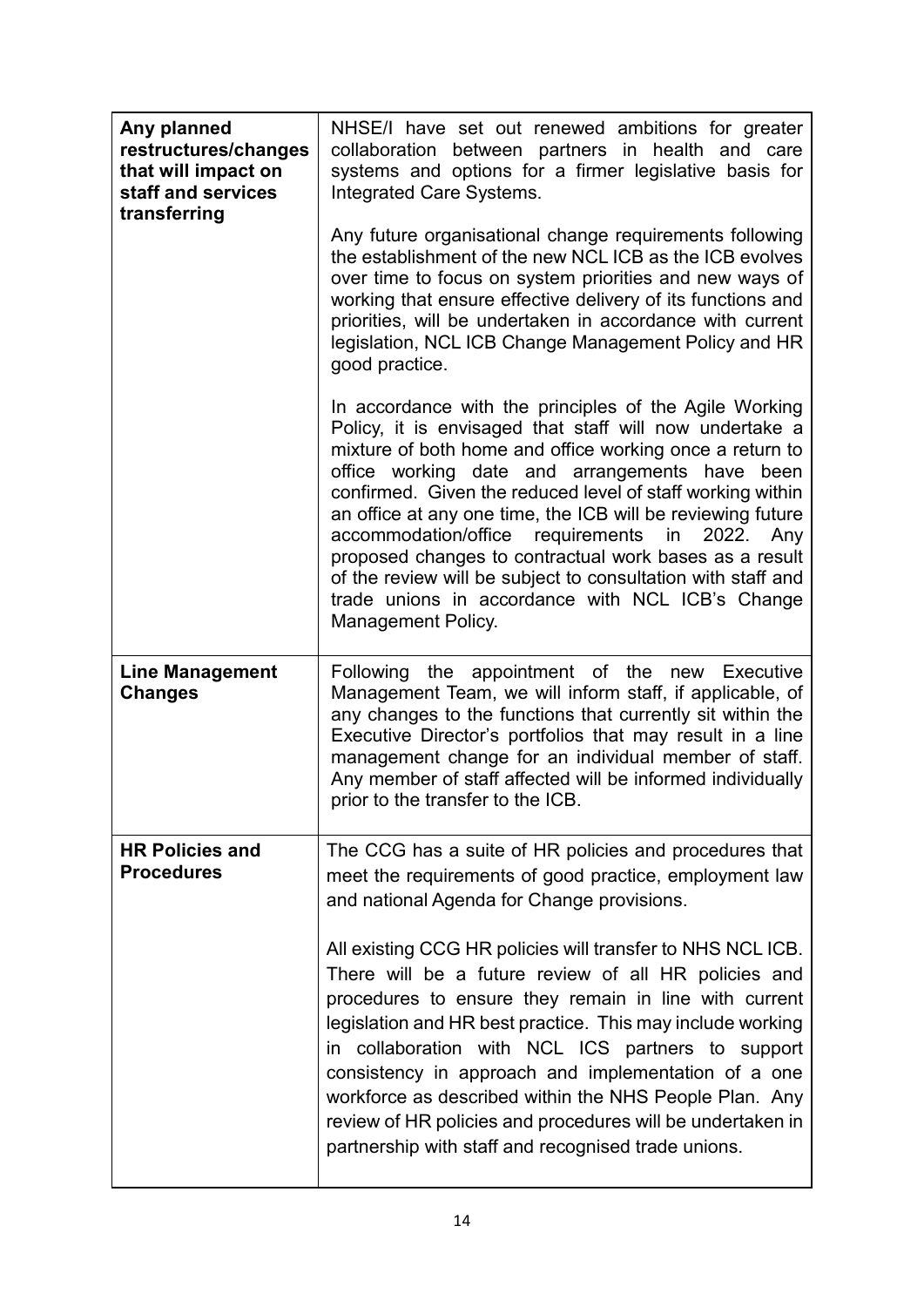| Working<br><b>Hours/flexible</b><br>working policy in<br>place | The working hours for staff will be in accordance with<br>staff's current terms and conditions of employment. The<br>NHS NCL ICB supports flexible working arrangements in<br>accordance with the Flexible Working Policy, Agile Working<br>Policy, national NHS guidance and HR good practice that<br>supports the health and wellbeing of all staff.                               |
|----------------------------------------------------------------|--------------------------------------------------------------------------------------------------------------------------------------------------------------------------------------------------------------------------------------------------------------------------------------------------------------------------------------------------------------------------------------|
| <b>Payroll and Pensions</b><br><b>Provider</b>                 | The Payroll and Pensions service will be hosted by North<br>of England Commissioning Support Unit (NECS). There<br>will be no change to employee's pay date which will<br>remain on the 25 <sup>th</sup> of each month.                                                                                                                                                              |
| <b>Trade Union</b><br><b>Recognition</b>                       | NHS NCL ICB will continue to recognise trade unions with<br>a membership in the organisation. The trade unions that<br>will be formally recognised by the ICB will be:<br>Unison<br>٠<br>Unite<br>٠<br>Managers in Partnership (MiP)<br>٠<br><b>British Medical Association (BMA)</b><br>ш<br>Royal College of Nursing (RCN)<br>ш<br><b>British Dietetics Association (BDA)</b><br>٠ |

# **9. TRANSFER OF INFORMATION**

All employee information held by NHS NCL CCG, including all payroll information and Employee Liability Information will be transferred to the ICB in accordance with the TUPE regulations and the Data Protection Act 2018.

Staff records that will transfer to the NHS NCL ICB, include:

- **Personal details for each of the transferring staff: their names;** addresses, and dates of birth;
- Dates of commencement of continuous employment;
- **Salary details;**
- **Terms and conditions of employment of transferring staff**
- **Pension membership details;**
- **Holiday entitlements:**
- **Details of all benefits;**
- **Job titles and job descriptions;**
- **Details of all relevant collective agreements;**
- Details of any variances to Agenda for Change terms and conditions including notice periods, protected or special payments, special class pension status;
- Disciplinary and Grievance records of the transferring staff and;
- Details of any material dispute, claim, action or proceedings (whether actual, pending or threatened) by any transferring employee and details of any circumstances which may lead to any such claim,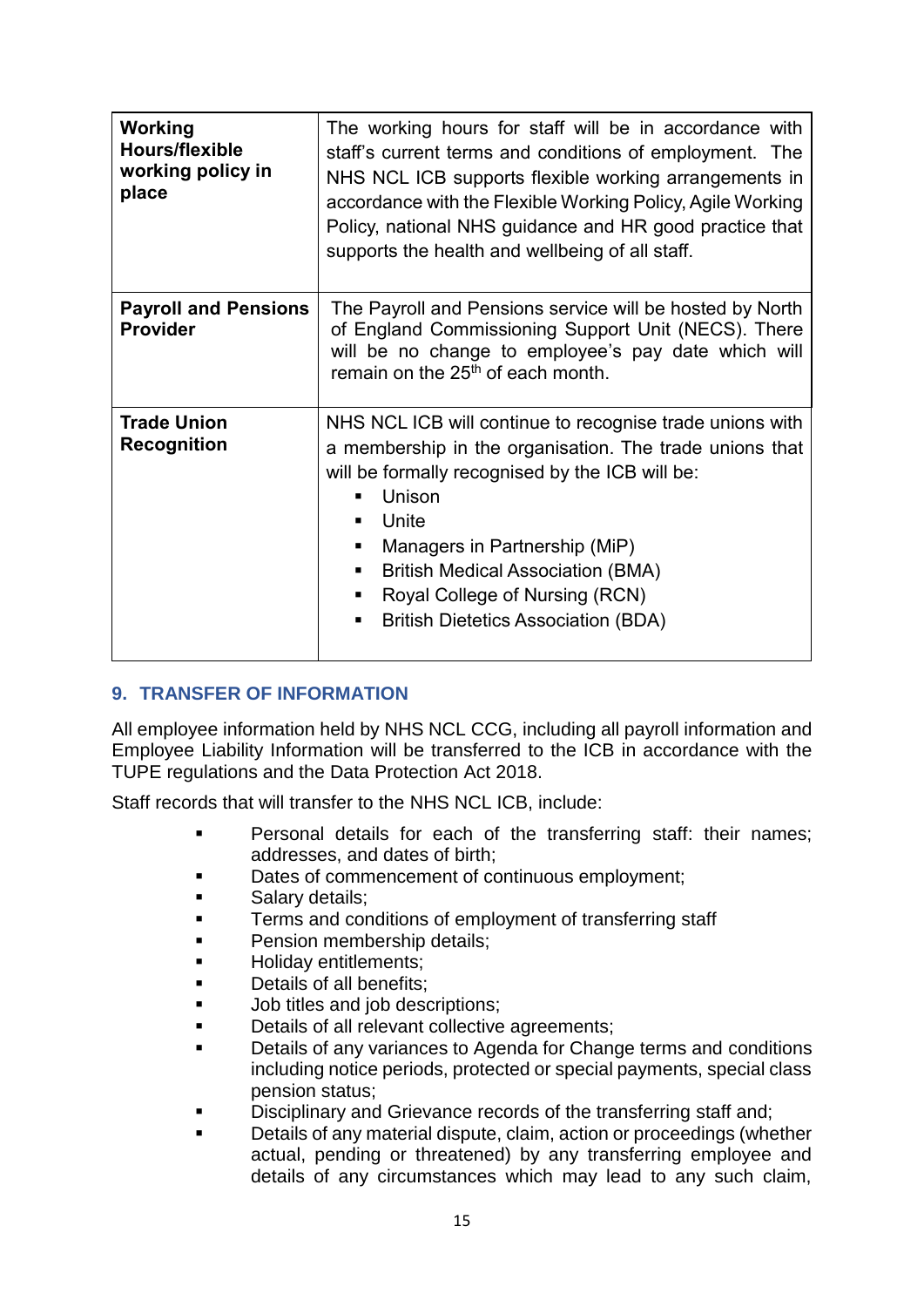action or proceedings.

#### **10. EQUALITIES AND HEALTH INEQUALITIES STATEMENT**

Advancing inclusion and ensuring equity for our patients and staff remain at the heart of the CCG's values, and will be reflected in the new ICB structure, governance, policies and programmes. We are committed to ensuring:

- The ICB is used as an opportunity to strengthen the CCG's existing systems and processes for improved inclusion and equity performance and accountability.
- Continuous compliance with the equality and human rights duties and NHS standards, we are dedicated to addressing inequalities collaboratively by designing local solutions that enable the ICS to achieve better equitable outcomes for all groups.
- The experiences and learnings from staff, patients and community engagement shape our Diversity and Inclusion priorities.

An Equality Impact Assessment of the proposed changes has been undertaken as detailed in section 16 of this consultation document and **Appendix 2.** 

# **11.CONSULTATION PROCESS**

The consultation process has been designed to ensure that our staff and business continuity risks associated with the proposed changes are minimised, in line with the employment commitment, ensuring our talent is retained and building on our people's skills, experience and aspirations. The process will be undertaken in accordance with the NCL CCG's Change Management Policy, NHSE/I HR Framework and HR best practice.

This formal consultation has been designed to be as comprehensive as possible. The consultation period will commence on **Wednesday 27 April 2022** and is planned to meet the statutory period of 30 days with the consultation period ending at 5pm on the **Friday 27 May 2022**. Feedback will be encouraged and supported at every level to ensure that trade unions and individual issues can be discussed at the appropriate levels and any outstanding concerns addressed as part of this consultation process.

It is intended that the process of consultation will be a local one. This will also include individual consultation with affected staff. NHS NCL CCG is required to provide specific information to trade union organisations and staff in order to ensure that they and the staff affected are fully aware of the potential impact of the proposals and can enter into meaningful consultation regarding those proposals.

Consultation will be conducted through a series of regular, scheduled meetings with staff. Staff will be entitled to be accompanied by a trade union representative or work place colleague, if required during any 1:1 formal consultation meetings that they may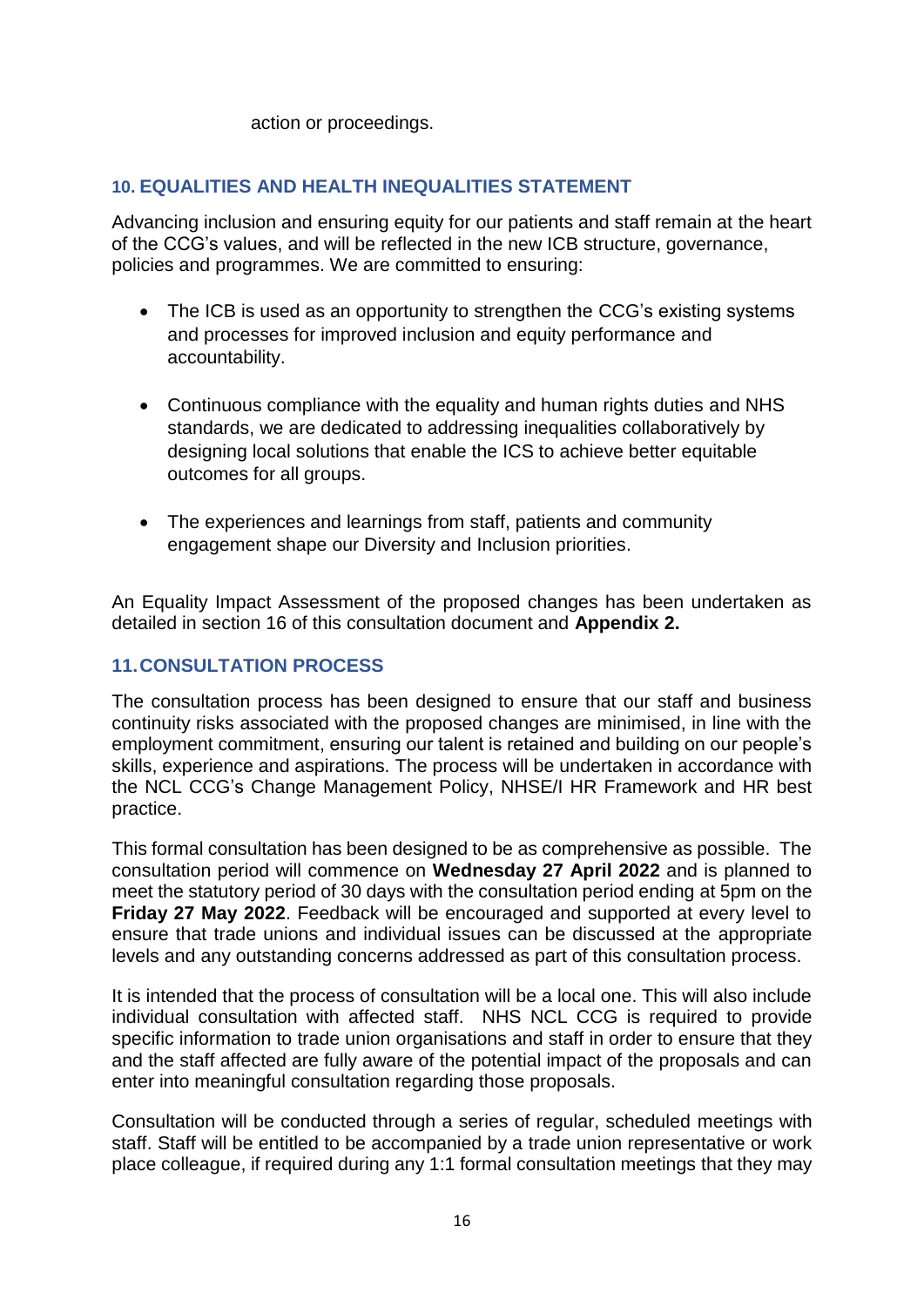wish to have with their line manager. Every effort will be made to ensure staff affected by change have the most up-to-date information at every stage of the process, and that we answer queries where we have the answers, confirming when more detailed information will be available where we do not.

As the consultation progresses, NHS NCL CCG will update trade union representatives on feedback and on any changes to the proposals that may occur during the process.

The proposed areas and topics for formal consultation at each level are set out below. These are intended as guidelines and should not be treated as prescriptive.

# **Regional/Local Collective Consultation:**

- The national approach to changes required and timelines for consultation:
- Overview of the numbers of staff affected by change;
- **Equality and other impact assessments:**
- The guiding principles for facilitating the implementation of the transformation;
- The support available for staff affected; and
- Feedback to and from regional and individuals.

# **Trade Union Representatives:**

Consultation will continue throughout the period through regular meetings with trade union representatives of those staff affected by the proposed changes. This will include:

- Details and impact of the potential organisational change;
- Number of staff affected by change;
- Implementation dates; and
- Feedback from any national decisions that may impact on this consultation.

# **Consultation with Staff Affected:**

In accordance with NCL CCG's HR Change Management Policy, during the consultation period, all staff can request a formal consultation meeting, if they wish to have one. Each member of staff can be accompanied at a formal consultation meeting by a trade union representative or work colleague if required. The purpose of the meeting will be to:

- Discuss personal circumstances and the impact of the proposed change in employer to NHS NCL ICB;
- Enable staff affected by change the opportunity to provide their views, comments and feedback on the proposed changes;
- Discuss Staff support available; and
- Provide Information and feedback mechanisms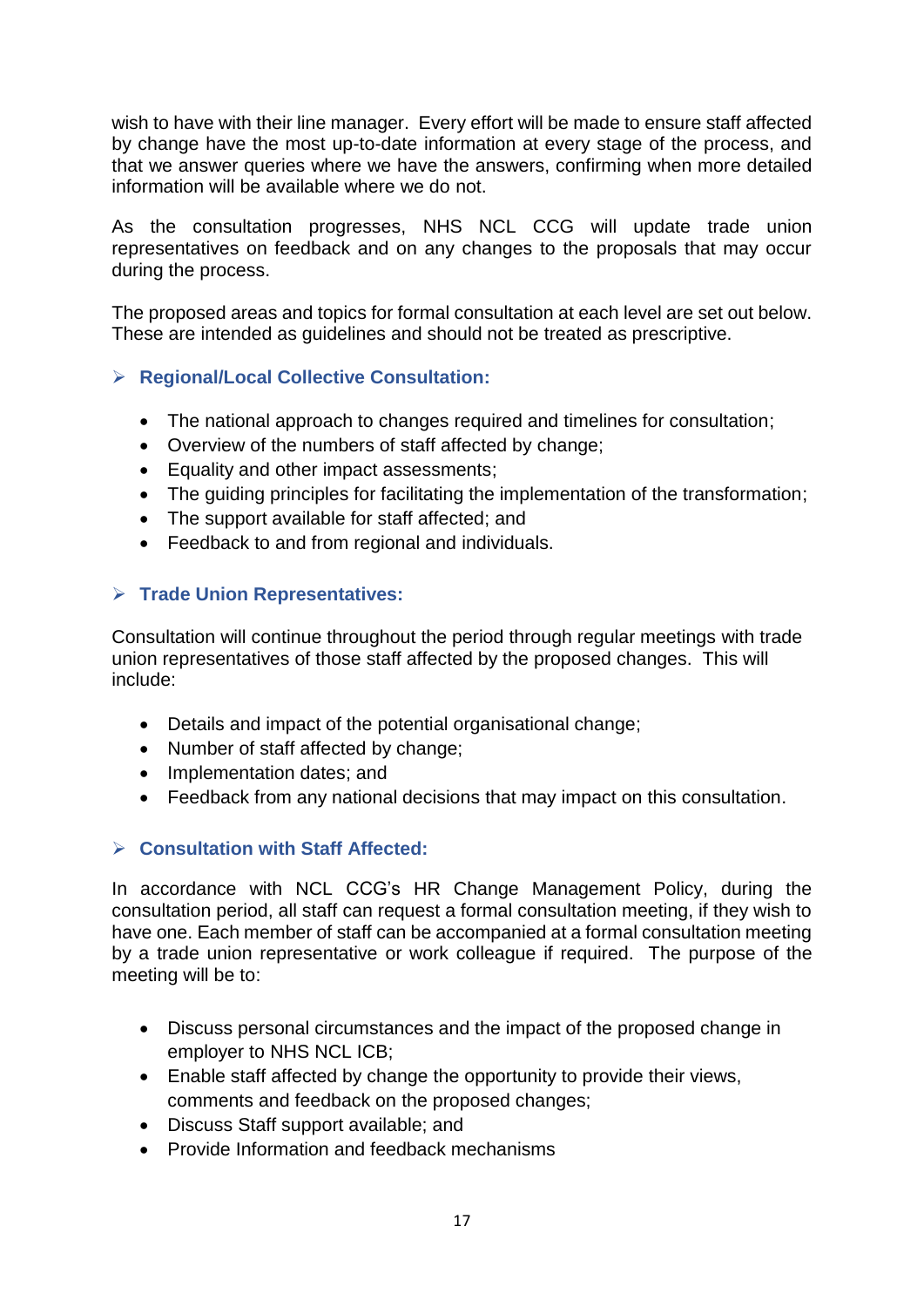Feedback, comments and views on the proposed transfer to NCL ICB can be provided to Directors, the NCL Executive Management Team and the HR team, informally/formally and in writing to the dedicated NCL CCG HR transition email address: [nclccg.nclhrtransition@nhs.net](mailto:nclccg.nclhrtransition@nhs.net)

If any member of staff would like to have a formal or informal 1:1 consultation meeting please contact the HR Transition Team via the dedicated NCL CCG HR transition email address [\(nclccg.nclhrtransition@nhs.net\)](mailto:nclccg.nclhrtransition@nhs.net) in order that arrangements can be made to schedule a meeting.

# **12.PRINCIPLES UNDERPINNING THIS ORGANISATIONAL CHANGE AND CONSULTATION**

The proposed change will be undertaken and consistent with the principles described within the national NHSE/I HR Framework **(Appendix 5)** including due regard to:

- The People Plan;
- All Colleagues are valued and treated with compassion and respect;
- The Core Principles set out in the Design Framework;
- The Employment Commitment and:
- Relevant employment law, equality legislation and the public sector equality duty to ensure that decisions are fair, transparent, accountable, evidencebased and consider the needs and rights of the workforce.

We are committed to partnership working and to the principles laid down in the National Staff Partnership Forum Terms of Reference. NCL CCG's Change Management Policy will be followed to manage the HR implications associated with the transfer of staff from NHS NCL CCG to NHS NCL ICB.

To facilitate effective consultation, the CCG will ensure that trade unions, and staff affected by the proposed organisational change requirements have sufficient information to make meaningful contributions to the consultation process.

No employee will be discriminated against due to caring responsibilities or any protected characteristic as defined by the Equality Act 2010. An Equality Impact Assessment of the proposed changes has been undertaken as detailed in section 16 of this consultation document and **Appendix 2**.

#### **13.CONSULTATION TIMELINE**

| <b>Change Management Process</b>                                                                                                                             | <b>Timescales</b> |
|--------------------------------------------------------------------------------------------------------------------------------------------------------------|-------------------|
| Formal engagement with staff and trade unions                                                                                                                | 20-26 April 2022  |
| Commence formal 30 day consultation with affected<br>staff on the transfer from NHS NCL CCG to NHS NCL<br>ICB.<br>Issue consultation document and appendices | 27 April 2022     |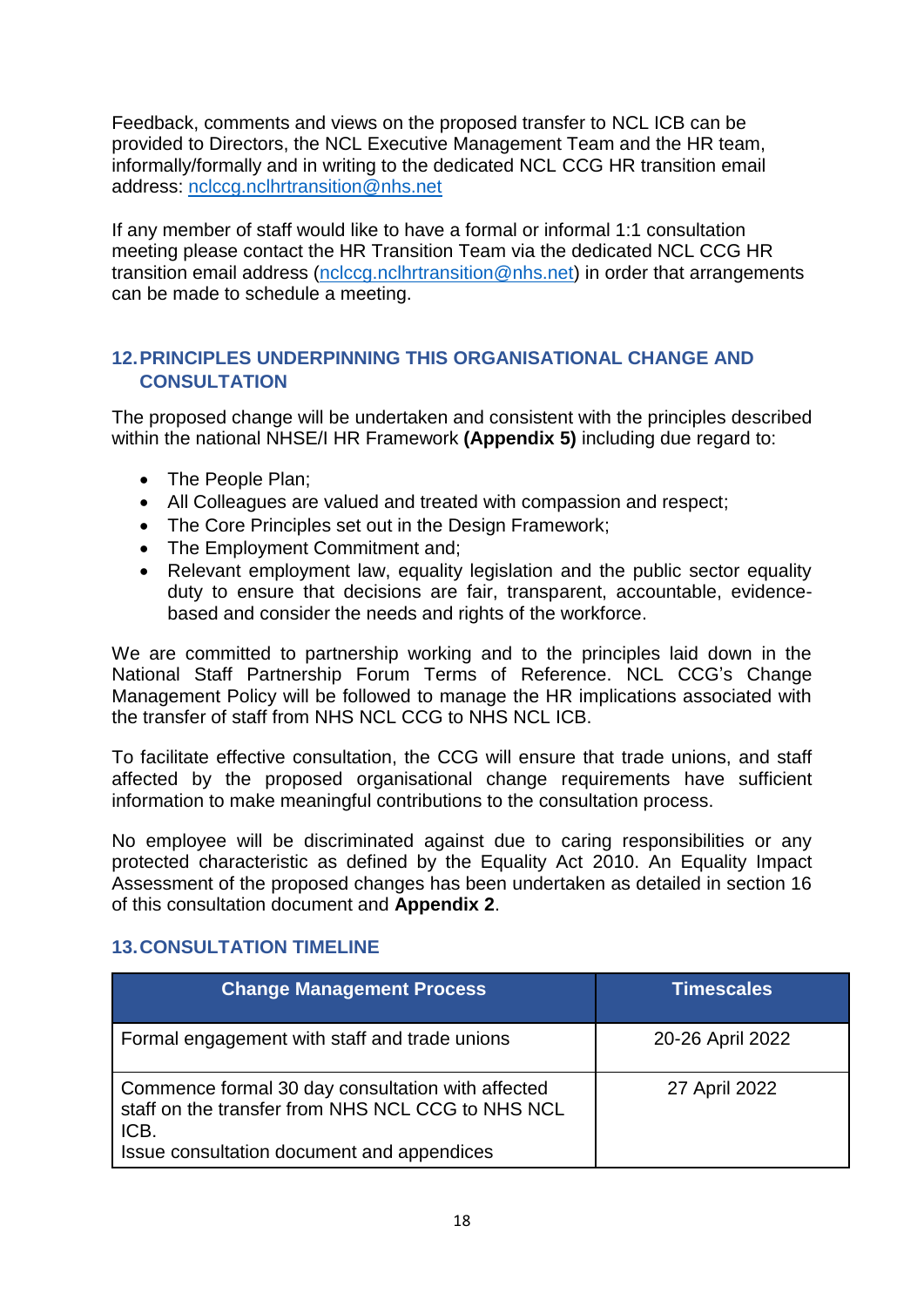| <b>During Consultation Period</b>                                                                                                                 | 27 April 2022 – 27 May<br>2022                   |
|---------------------------------------------------------------------------------------------------------------------------------------------------|--------------------------------------------------|
| - Formal/Informal meetings<br>- Staff to submit comments, views, and questions<br>Ongoing formal and informal engagement with trade<br>unions     |                                                  |
| <b>End of Consultation</b>                                                                                                                        | 5pm on 27 May 2022                               |
| Consideration of staff feedback and comments<br><b>Post Consultation Equality Impact Assessment</b>                                               | $w/c$ 30 May 2022 – $w/c$ 06<br><b>June 2022</b> |
| Consultation outcome and next steps communicated to<br>all staff                                                                                  | w/c 13 June 2022                                 |
| All staff to transfer to NHS NCL ICB in accordance with<br><b>COSoP and TUPE Regulations</b>                                                      | 01 July 2022                                     |
| All staff of the NHS NCL ICB will receive welcome<br>correspondence and confirmation that their employment<br>has transferred to the NHS NCL ICB. | 01 July 2022                                     |

# **14.SUPPORT AVAILABLE FOR STAFF DURING THE CONSULTATION PROCESS**

NCL CCG recognises that these changes will be taking place against a background of significant and ongoing challenges associated with Covid-19. It is critical therefore that those staff affected by this change process are appropriately supported.

The CCG will work in partnership with Trade union representatives to offer a range of staff support to meet the different requirements during the different stages of the change process.

Throughout the consultation period support will be provided by Managers, Directors, Executive Directors, Trade union representatives and HR for individuals who have concerns or questions about the proposals in this consultation document.

# **HEALTH AND WELLBEING**

Support is available via occupational health and the Employee Assistance Programme (EAP). In addition to this, we encourage staff to utilise the employee assistance programme service from the CCG's Provider, Workplace Wellness which includes:

- Employee counselling;
- Personal support;
- Health and wellbeing;
- General advice and support and;
- Outplacement support.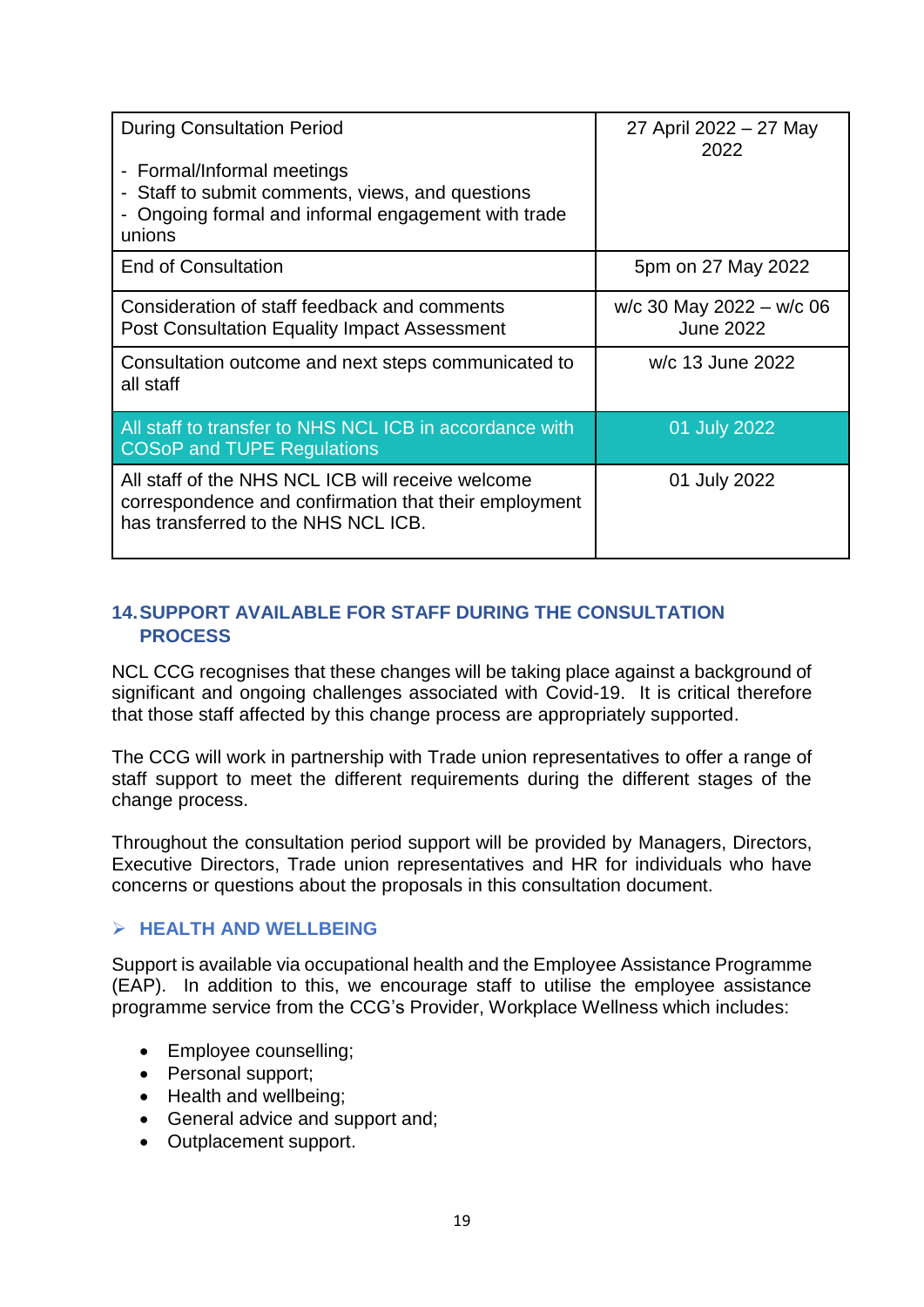Further information on the employee assistance programme and occupational health services can be found on the [CCG's health and](https://intranet.northcentrallondonccg.nhs.uk/wellbeing-support/) wellbeing intranet page. Building resilience workshops to support staff through change will also be available via the [CCG's Learning Hub Intranet page.](https://intranet.northcentrallondonccg.nhs.uk/hr-od/learning-hub/)

# **HR Support**

HR advice, support and guidance on the consultation process and transfer arrangements can be sought from the following members of the HR Team:

- HR Transition Team [nclccg.nclhrtransition@nhs.net](mailto:nclccg.nclhrtransition@nhs.net)
- Elaine Campbell, HR Business Partner [elaine.campbell16@nhs.net](mailto:elaine.campbell16@nhs.net)
- Sharon Wynter-Smith, HR Business Partner [sharon.wynter-smith@nhs.net](mailto:sharon.wynter-smith@nhs.net)
- Raksha Merai, Head of HR [r.merai@nhs.net](mailto:r.merai@nhs.net)

# **HR Drop-In Sessions**

We understand that staff may have specific questions on the HR processes, policies and procedures that will be applied with regard to the transfer and circumstances. In turn, we have scheduled a number of HR Drop-In sessions that will allow staff to book a 1:1 meeting slot with a member of the HR team to ask any questions or clarify any information with regard to the transfer (See section How to Book detailed below).

In addition to the HR Drop-In Sessions that will be held via MS Teams, should HR be unable to answer any queries that relate to operational matters HR will communicate with specific line managers/Directors in order that they can provide relevant responses to any unrelated HR queries that may arise.

| <b>Date</b>       | <b>Time</b> |
|-------------------|-------------|
| Thursday 28 April | $2-3pm$     |
| Thursday 05 May   | $10-11$ am  |
| Thursday 05 May   | $2-3pm$     |
| Monday 09 May     | 10-11am     |
| Thursday 12 May   | $2-3pm$     |
| Monday 16 May     | $2-3pm$     |
| Thursday 19 May   | $10-11am$   |
| Monday 23 May     | 10-11am     |
| Thursday 26 May   | $2-3pm$     |
| Monday 30 May     | $2-3pm$     |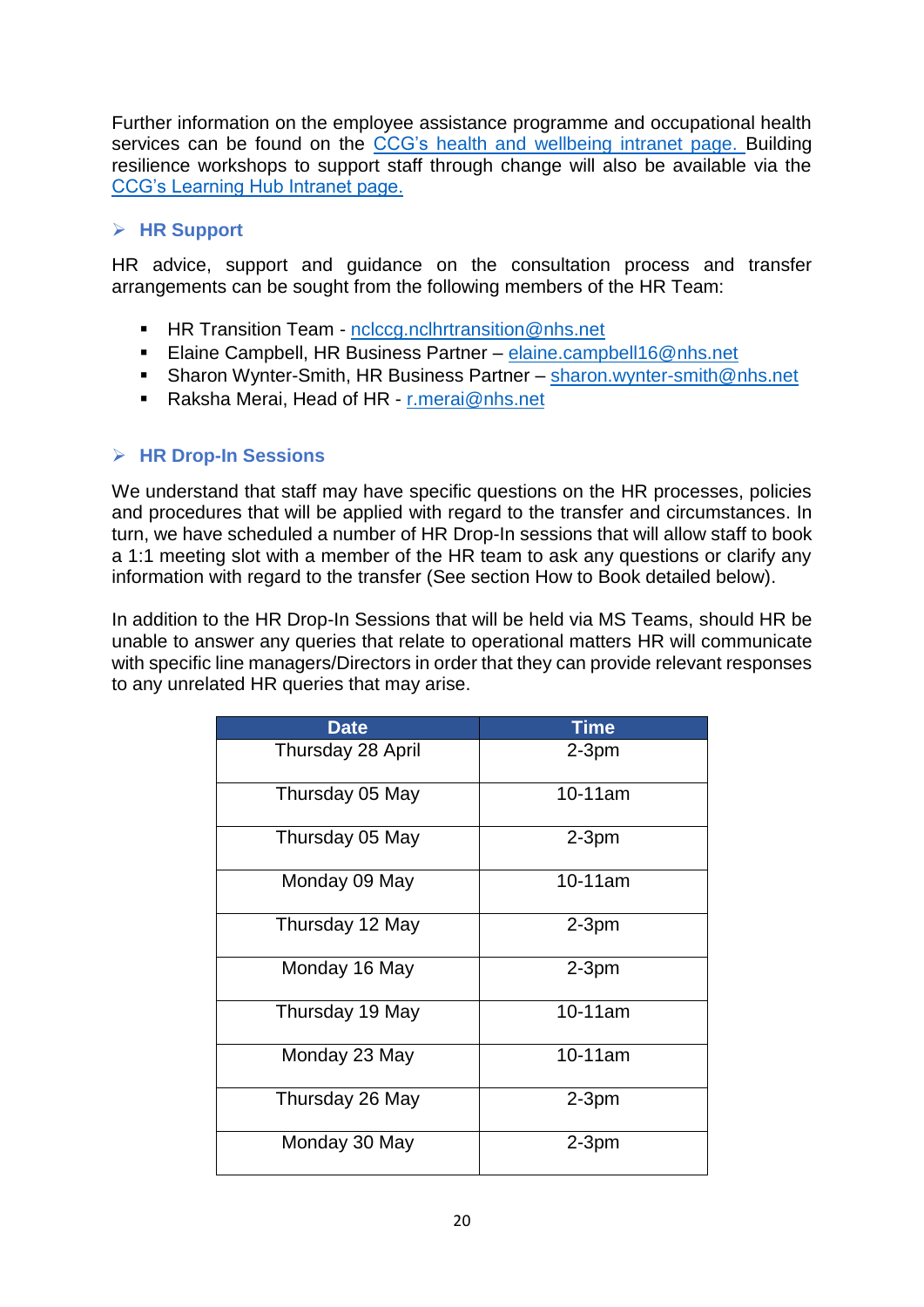#### **How to Book an HR Drop-In-Slot**

All HR drop-in slots will be held remotely via MS Teams. To book a session with a member of the HR Team please book a slot via the [HR drop-in intranet page link.](https://intranet.northcentrallondonccg.nhs.uk/hr-drop-in-sessions/)

When booking a session staff will need to enter their full name, NHS e-mail address and the topic of discussion when selecting a preferred time slot. This will allow HR to seek, where applicable, any clarification on queries raised and feedback during the session.

The CCG is committed to maintaining confidentiality throughout this consultation process. Therefore the booking tool that will be utilised for this purpose ensures no other person except the individual concerned and the HR Team will have access that shows individual booking appointments. Once an individual has booked an appointment they will receive an e-mail confirmation of the appointment time, along with a Microsoft Teams link to join the session.

Further information can be provided by contacting the HR Team at [nclccg.nclhrtransition@nhs.net](mailto:nclccg.nclhrtransition@nhs.net)

#### **15.TRADE UNION SUPPORT**

Pre-engagement and pre-consultation has been undertaken with staff side colleagues regarding the requirement to transfer all staff employed by NHS NCL CCG at the point of transfer (01 July 2022). The recognised Trade Unions were formally notified of NCL CCG's intention to consult formally on the transfer of staff to NHS NCL ICB. All consultation documentation has been shared with staff side colleagues prior to the formal launch of the consultation process.

#### **The key staff side contacts are:**

| <b>Trade Union</b> | <b>Regional/Local</b><br><b>Representative</b> | Name of<br><b>Representative</b> | <b>Trade Union</b><br><b>Representative Contact</b><br><b>Details</b> |
|--------------------|------------------------------------------------|----------------------------------|-----------------------------------------------------------------------|
| <b>UNISON</b>      | Regional                                       | <b>Clive Sutherland</b>          | clive.sutherland@nhs.net                                              |
|                    |                                                | <b>Carol Shorter</b>             | c.shorter@unison.co.uk                                                |
|                    | Local                                          | <b>Julian Chiew</b>              | j.chiew@nhs.net                                                       |
|                    |                                                | <b>Kim Sharp</b>                 | kim.sharp@nhs.net                                                     |
|                    |                                                | Christiana<br>Fadipe             | christiana.fadipe@nhs.net                                             |
|                    |                                                | Pam Caton                        | pamela.caton@nhs.net                                                  |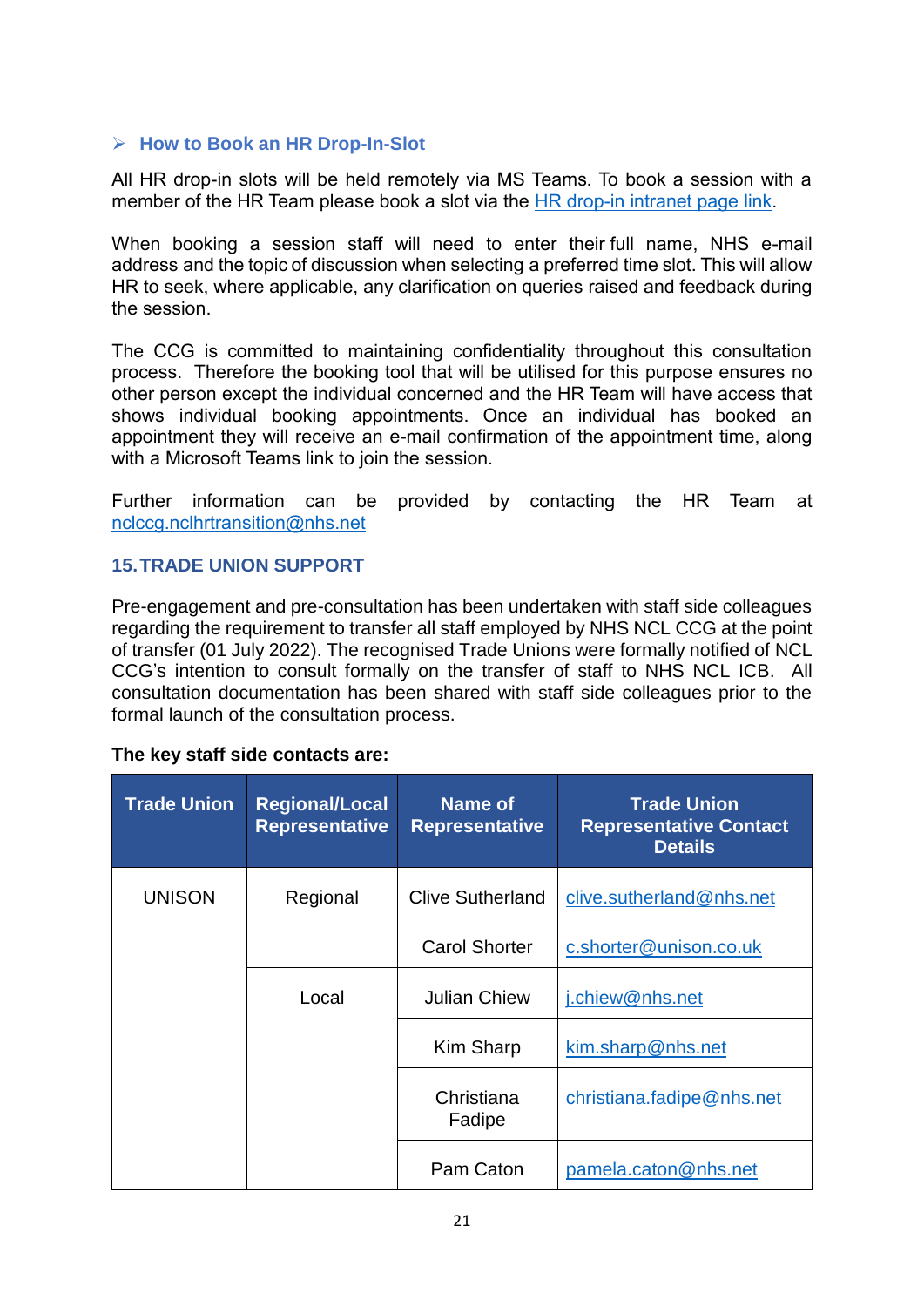| <b>UNITE</b>                                      | Regional | Banso Loi                          | banso.loi@unitetheunion.org      |
|---------------------------------------------------|----------|------------------------------------|----------------------------------|
| <b>MIP</b>                                        | Regional | <b>Stephen Smith</b>               | S.Smith@unison.co.uk             |
| <b>Royal College</b><br>of Nursing                | Regional | Millie Simms                       | Millie.Simms@rcn.org.uk          |
| <b>British</b><br>Medical<br>Association          | Regional | <b>Andrew Barton</b>               | abarton@bma.org.uk               |
|                                                   |          | Rosemary<br>Stanley -<br>MacKenzie | rstanley-<br>mckenzie@bma.org.uk |
| <b>British</b><br><b>Dietetics</b><br>Association | Local    | Rosemary<br><b>Stennett</b>        | rosemary.stennett@nhs.net        |

# **16.EQUALITY IMPACT ASSESSMENT**

The process of the transfer of staff from NHS NCL CCG to NHS NCL ICB is subject to an Equality Impact Assessment (EQIA) to ensure 'due regard' to the public sector equality duty.

The CCG is committed to ensuring the EQIA is carried out in a robust and effective way and the outcomes including any recommendations or actions are followed through to ensure compliance.

The CCG is also committed to managing this change management process is carried out in a way that is equitable, fair and transparent. To facilitate this, the CCG will ensure the following equality impact assessment principles are followed:

- The change process has been undertaken in accordance with NCL CCG's Change Management Policy and NHSE/I HR Framework.
- No employee will be discriminated against on the grounds of contractual status, caring responsibilities or any protected characteristic as defined by the Equality Act.
- Adherence and compliance with the public sector equality duty and NHS good practice recommendations; that no staff should be unfairly treated or discriminated against on the ground of their protected characteristics or their association with someone with a protected characteristic.
- Any adverse impact identified through this EQIA for any staff within a protected characteristic group will be either eliminated or minimised by the actions identified within this equality impact assessment.
- The engagement process will be undertaken with due regard to NCL CCG's Diversity and Inclusion Strategy and Objectives (2021-2023), values and the commitment to progress a fair and just culture for all staff.